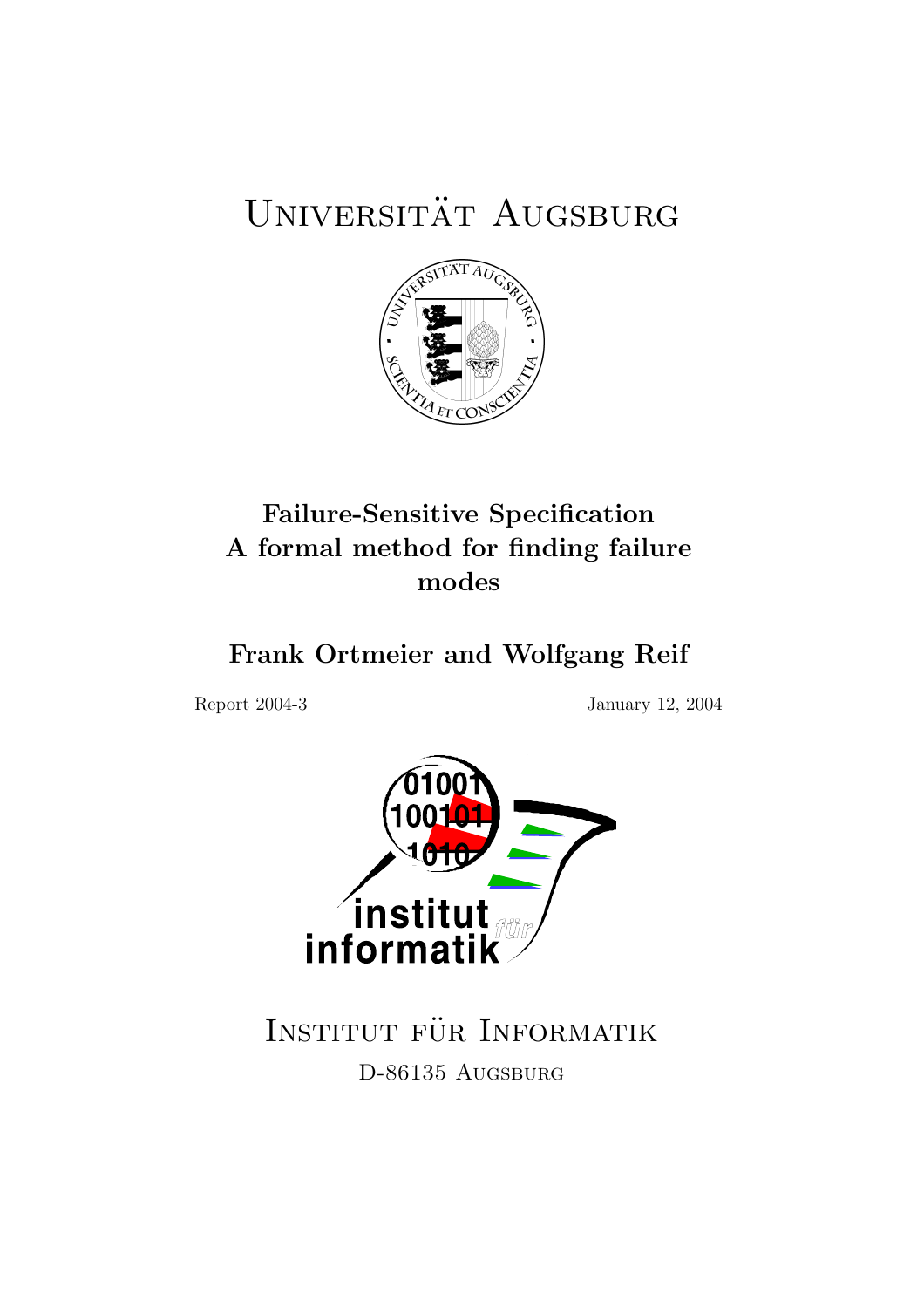Copyright  $\odot$  Frank Ortmeier and Wolfgang Reif  $\;$ Institut für Informatik Universität Augsburg D–86135 Augsburg, Germany http://www.Informatik.Uni-Augsburg.DE  $\frac{1}{x}$  in rights reserved  $\frac{1}{x}$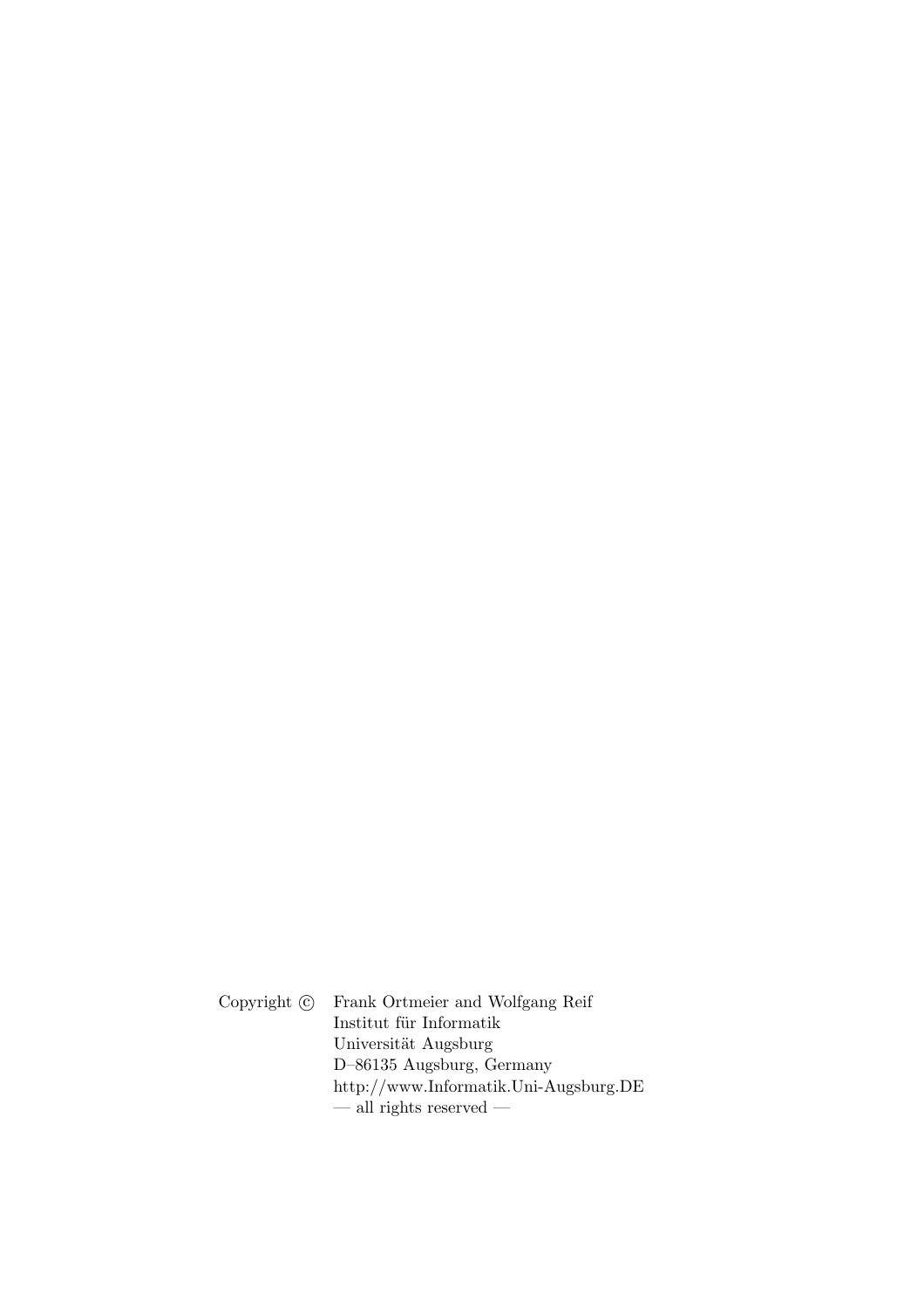## Failure-Sensitive Specification A formal method for finding failure modes<sup>∗</sup>

Frank Ortmeier and Wolfgang Reif Chair of Programming Languages and Software Engineering University of Augsburg, 86135 Augsburg email: {ortmeier, reif}@informatik.uni-augsburg.de

January 12, 2004

#### Abstract

We present a relational technique to write formal specifications which not only say what the system is intended to do but also in which ways it might misbehave because of damage or other failure. For this kind of specifications we use the term failure-sensitive. Specifications are given by sets of rules out of which a complete list of failure modes for the system can be constructed. Most classical specification techniques concentrate on the intended behavior only.

Knowing a complete set of failure modes of a component is of major importance for many safety analysis techniques such as Fault Tree Analysis, Failure Modes and Effects Analysis etc. that are widely used in engineering sciences for the development of high assurance safety critical systems.

The contribution of this paper is a method for systematically constructing the failure modes of a system hand-in-hand with its specification. Furthermore, if the intended behavior is given by a (non failure-sensitive) formal specification, we can even formally verify the completeness of the list of failure modes. We illustrate the method with three simple examples.

### 1 Introduction

Today safety is becoming a more and more important topic in the development process of hardware and software systems. For hardware components a lot of engineering techniques like fault tree analysis (FTA) [\[14\]](#page-23-0), failure modes and effects analysis (FMEA), or preliminary hazard analysis (PHA) already exist [\[5\]](#page-23-1)[\[13\]](#page-23-2). On the software side formal methods like interactive

<sup>∗</sup>This work is partly sponsored by the German Research Foundation's priority program "Integrating software specification techniques for engineering applications".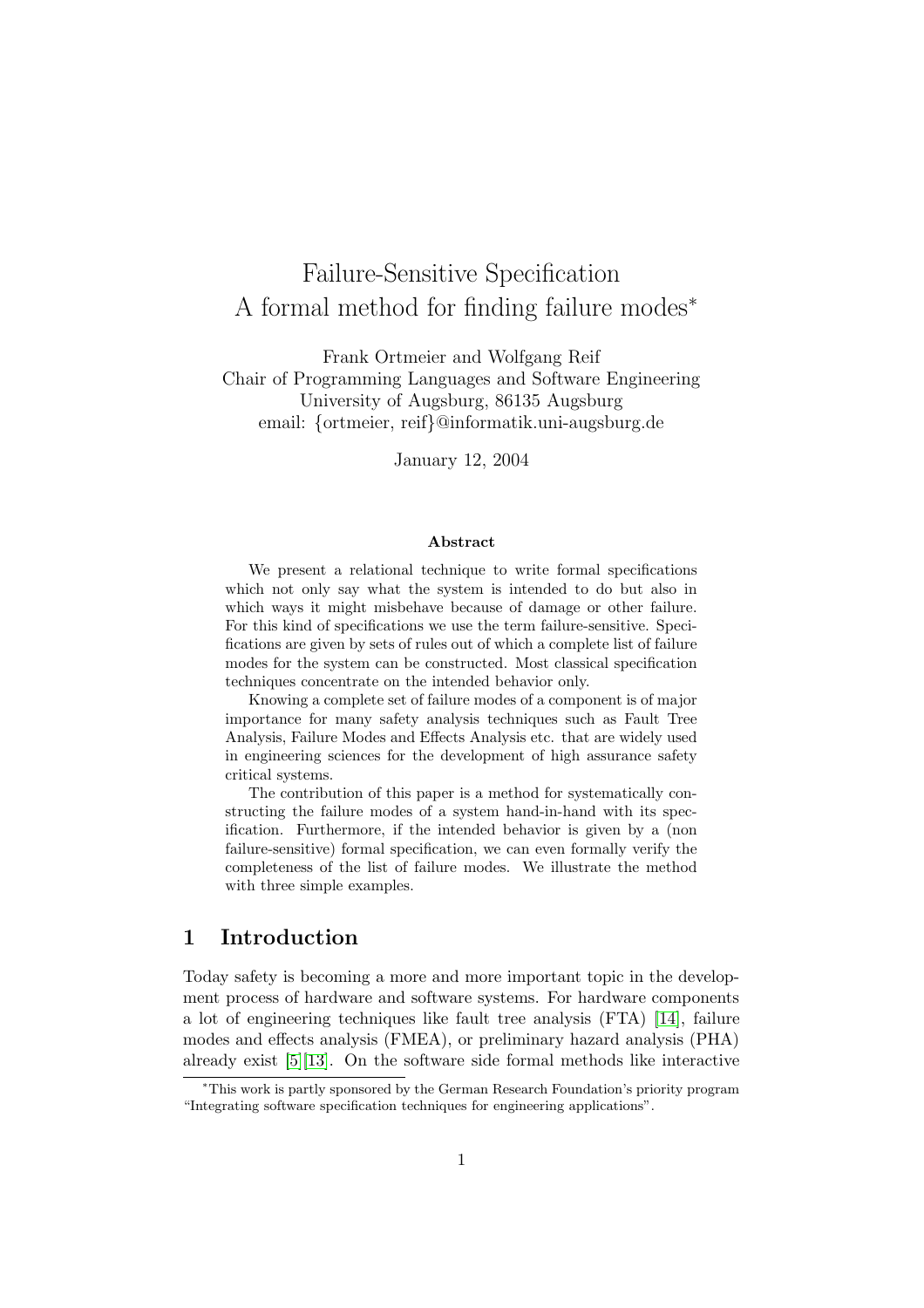verification [\[3\]](#page-23-3) or model checking algorithms [\[6\]](#page-23-4) exist for proofing functional correctness of the controlling hardware.

Our approach is to make use of the advantages of formal methods not only for the software part of an embedded system but for the hardware as well. In this context we already formalized techniques like FTA [\[12\]](#page-23-5)[\[4\]](#page-23-6) or FMEA.

This paper presents a further step towards formal safety analysis. It explains a new specification technique for safety analysis of highly critical embedded systems, which not only aims on describing intended behavior but misbehavior as well. A formal description of the ways a system might fail is very useful for both formal and informal safety analysis.

The work presented has originated within the research project ForMoSa of the priority program "Integrating software specification techniques for engineering applications" of the German Research Foundation (DFG). It augments formal fault tree analysis and other formal safety analysis techniques, which are being developed within the same research project[\[12\]](#page-23-5) [\[4\]](#page-23-6).

We will start by giving a motivation in section [2.](#page-3-0) Formal definitions are part of section [3.](#page-7-0) Section [4](#page-12-0) will show failure-sensitive specifications for three kinds of switches and the results of the analysis. Section [5](#page-18-0) will give advice on methodology and integration into the process of safety analysis. An outlook on current and future research may be found in section [6.](#page-20-0) Section [7](#page-22-0) concludes the paper.

## <span id="page-3-0"></span>2 Motivation

In reality most system are embedded systems consisting of both software and hardware components. The goal of a (formal) analysis of safety for an embedded system is to assure safe operations for undisturbed as well as disturbed operation. Following this line of thought, safe - in this context - has two different meanings (see figure [1\)](#page-4-0), firstly an aspect of functional correctness (i.e. the system does what it is supposed to do; e.g. "the autopilot can fly the plane on a given heading") and secondly the system's fault tolerance (i.e. component failures or wrong handling must not lead to dangerous system failure; e.g. "failure of one speed indicator must not result in crashing the plane by the autopilot"). So if one wants to examine the safety of an embedded system, then verifying functional correctness alone is not enough. A combined approach is needed. Up to now formal methods, like model checking or interactive verification, have mainly been used to verify functional correctness. The benefits are obvious: formal methods can give rigorous proof, that a system fulfills its functional properties.

For examining fault tolerance, traditionally part of the engineering disciplines, a lot of safety analysis techniques have been developed. These techniques examine the dependencies between component failures and hazards.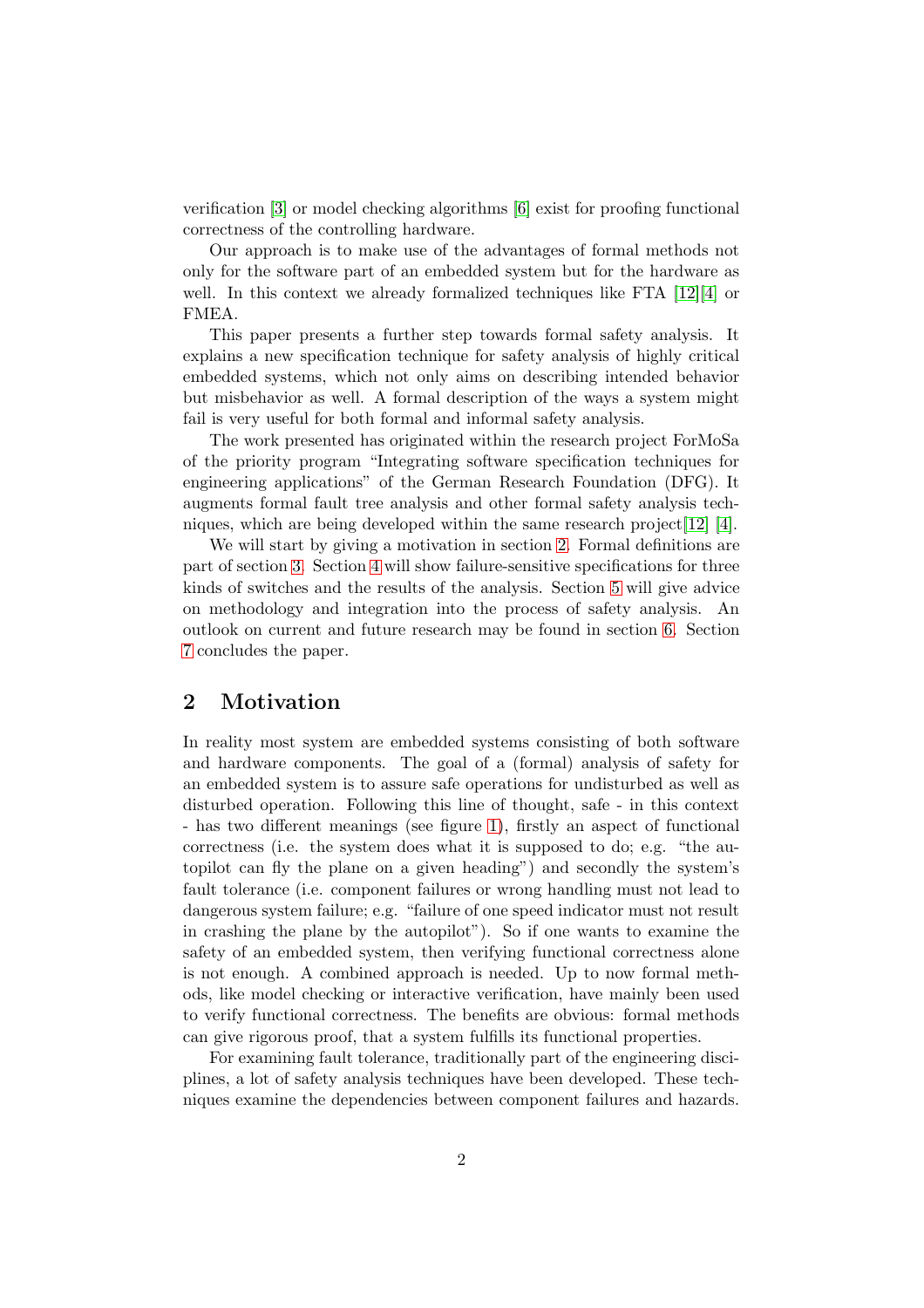

<span id="page-4-0"></span>Figure 1: Two aspects of safety: functional correctness and fault tolerance



<span id="page-4-1"></span>Figure 2: Fault Tree Symbols and a sample fault tree

How can formal methods help here?

Before answering this question, we will briefly describe one of the most common safety analysis techniques: fault tree analysis (FTA) [\[14\]](#page-23-0).

FTA is a top-down analysis method for analyzing the possible, basic causes (primary failures) for a given hazard (top event). The top event is always the root of the fault tree and primary failures are its leaves. Hazards are unwanted and possibly dangerous system failures, while primary failures denote specific types of faults within each component (e.g. switch stuck in position OPEN) called failure modes. Starting with the top event (hazard) the tree is generated by determining the immediate causes that lead to the hazard. These are called intermediate events. Causes and consequences are connected through a gate. The gate indicates if all (and-gate) or any (orgate) of the causes are necessary to make the consequence happen. This procedure has to be applied recursively to all causes until the desired level of granularity is reached (this means all causes are primary failures that won't be investigated further). Figure [2](#page-4-1) shows basic fault tree symbols and a sample fault tree (taken from a case study for the height control system of the Elbtunnel in Hamburg [\[7\]](#page-23-7)).

In the end the fault tree represents a causal connection between hazards and primary failures. But this approach is informal and error prone. The two main sources for errors are i) forgotten branches and ii) primary failures, which have not been considered. Formal methods can help here. Formal FTA (FFTA) addresses i) and failure-sensitive specification rules out ii).

Formal FTA is a formalization of FTA semantics. Formal semantics of fault tree gates has been given in [\[12\]](#page-23-5). This semantics assigns a temporal logic formula to each gate in the fault tree. These formulae are then proven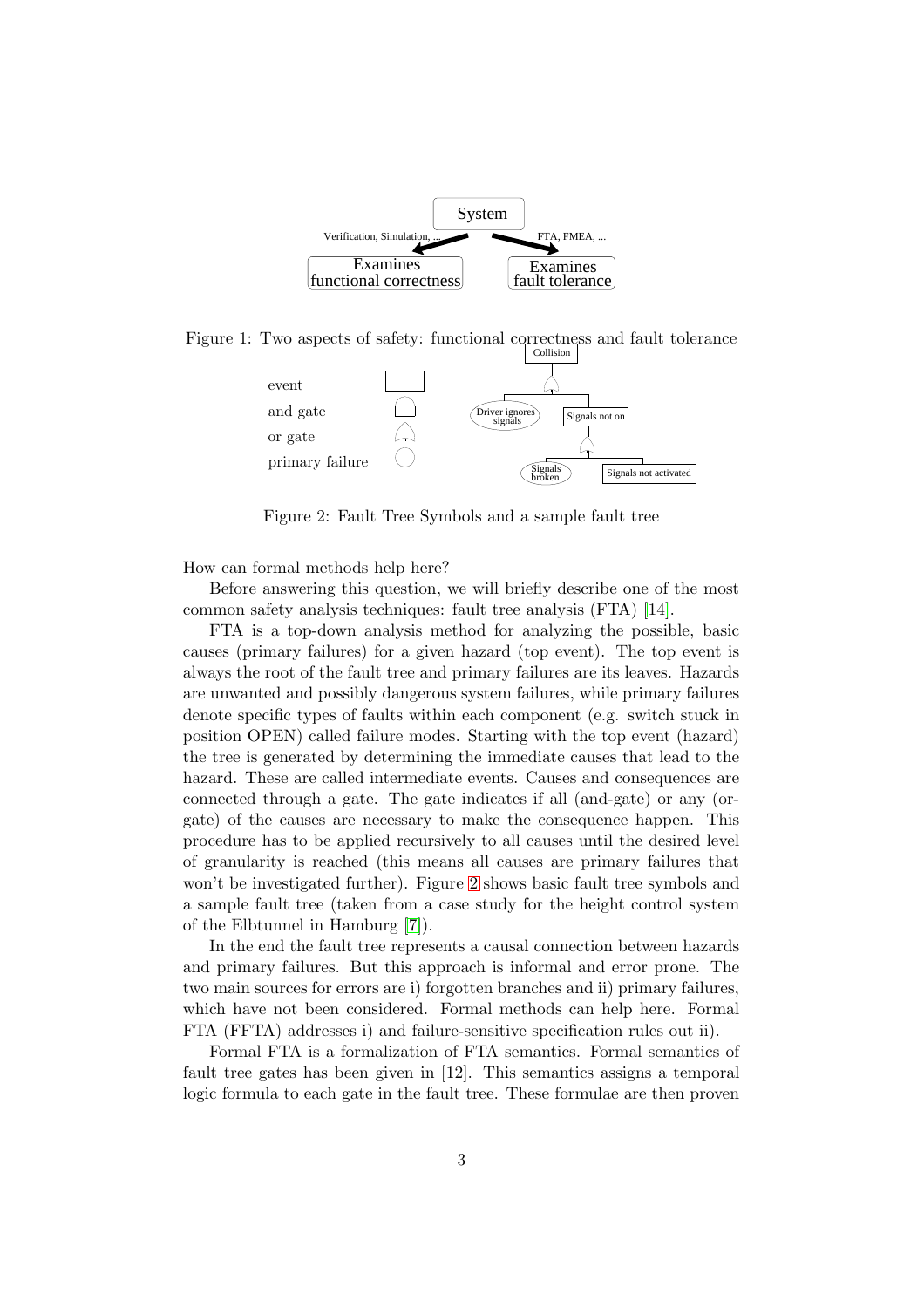

<span id="page-5-1"></span>Figure 3: Functional correct model and introduction of misdetection

valid over the formal model of the system. Formal FTA can give rigorous proof of completeness and correctness of a fault tree [\[4\]](#page-23-6). This means no branches have been forgotten in the fault tree (called completeness of the fault tree) and no unnecessary primary failures appear at its leaves (called correctness of the fault tree).

For formal FTA one has to identify all primary failures and add them explicitly to the formal (fault free) model of the system. It is obvious, that completeness may only be proven with respect to failures modes modeled (if a failure mode is not even part of the formal model, then it is impossible to reason about it!). But, finding a complete set of failure modes for a given component is not an easy task. If this problem can be solved, then the solution would also solve ii).

We will illustrate, how failure modes are usually identified and added with the example of the height control of the Elbtunnel. The goal of this system is to identify very high and potentially dangerous vehicles, as they might collide with the top of the tunnel<sup>[1](#page-5-0)</sup>. The system consist of four pairs of light barriers and about a dozen overhead detectors. The input of these sensors are processed in a programmable logic controller (PLC), which controls emergency halt signals. A description in detail on the control system may be found in [\[7\]](#page-23-7). Figure [3-](#page-5-1)A shows a "classical" specification of one of the overhead detectors as an automaton. The automaton A has states CLEAR and ALARM. The "high vehicle enters" event<sup>[2](#page-5-2)</sup> triggers a transition from state CLEAR to state ALARM. "High vehicle leaves" does the opposite. The current active state of this automaton is sent to the PLC, which decides whether to turn on the emergency signals or not.

To reason about the effect of possible component failures, it is necessary to identify them and add them explicitly to the formal model. The type of specification above can't be used directly to assess the components potential misbehavior. So it is solely dependent on the skill of the analyst to discover, that the detector may miss a high vehicle. The corresponding failure mode

<span id="page-5-0"></span><sup>&</sup>lt;sup>1</sup>The tunnel consist of four tubes of different sizes, so high vehicles may pass certain tubes and must not pass the others.

<span id="page-5-2"></span><sup>&</sup>lt;sup>2</sup>This event is produced by other automata, which formally model the driving of high vehicles.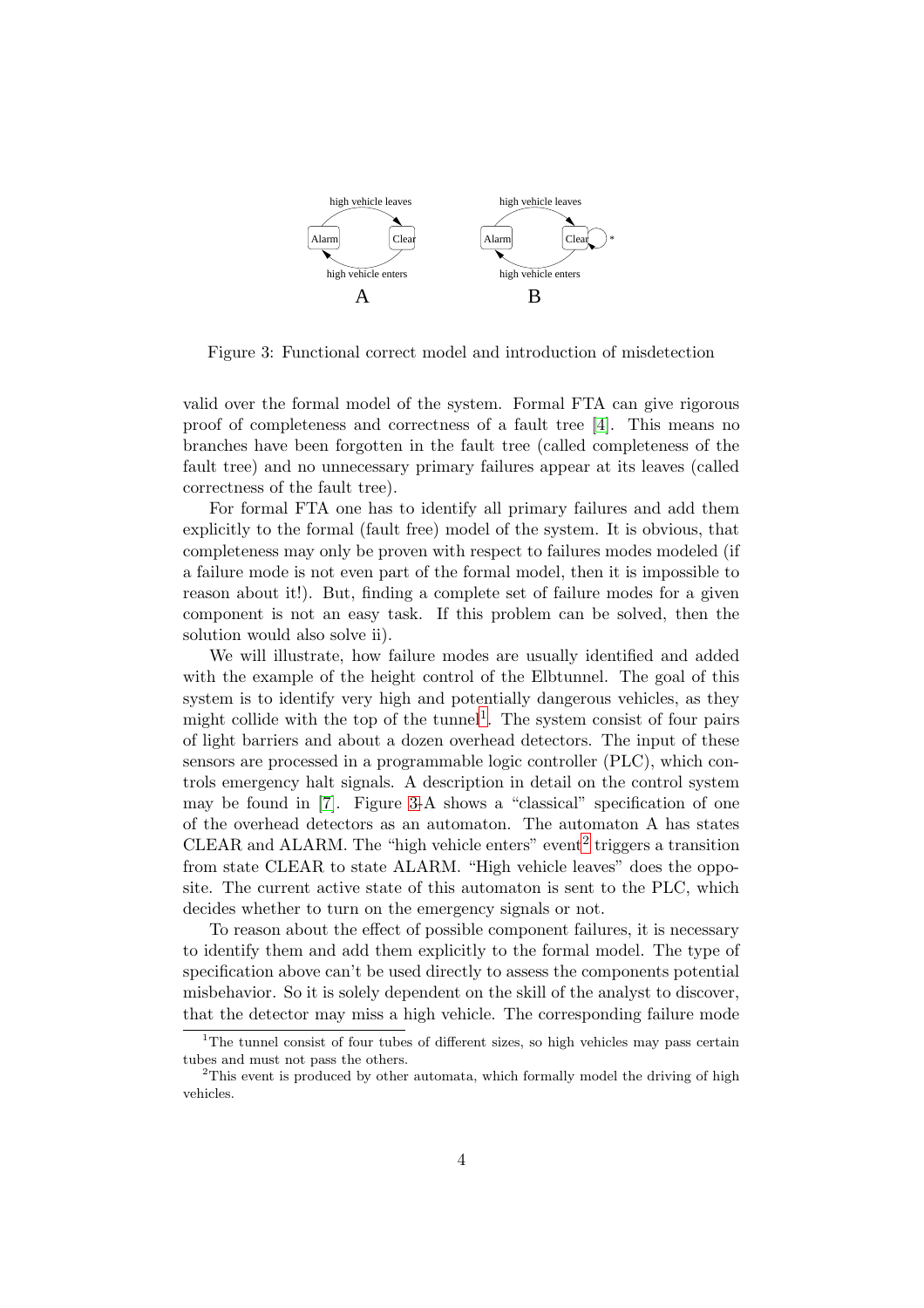

<span id="page-6-0"></span>Figure 4: Standard and Failure-Sensitive Specification of failure modes

is usually called "misdetection". Let us assume the engineer thinks of this failure mode.

Once discovered, the failure mode is added by an explicit failure transitions to the automaton A: e.g the spontaneous transition  $*$  is added to the automaton (see figure [3-](#page-5-1)B) reflecting the failure mode "misdetection". Once integrated, it is possible with FFTA to prove, that the failure mode \* is really necessary to break the safety property "no collision".

The point is, that an overlooked failure mode is not detectable with this approach. It is not even possible to determine, if all failure modes have been integrated or not. For e.g. it is up to the engineer's intuition to think of "false detection" as failure mode (i.e. the detector indicates a high vehicle, although there is none). This failure mode might be obvious, but are there any others?

Because of this problem, we suggest a different view of the system. Instead of starting with a model of the intended behavior  $(S_{intended})$  and adding failures to it, we start with a formal model  $(S<sub>chaotic</sub>)$ , that contains all possible behavior (and thus in particular the intended behavior as well) and then systematically remove faulty behavior from the model. So failuresensitive specification is complementary to functional specification, as it restricts faulty behavior from a chaotic model, while usually faulty behavior (e.g. transition \* in figure [3-](#page-5-1)B) has to be added to a functional correct model (figure [3-](#page-5-1)A). This approach removes the problem of uncertainty about whether all failure modes have been found or not. Figure [4](#page-6-0) shows the two complementary methods of formally specifying failure modes. In the following we will describe failure-sensitive specification in detail. We will see that, i) the construction of such a chaotic model is solely dependent on the relevant input and output data which determine the component's behavior. ii) The restriction to the intended behavior is then introduced by rules (logical formulae), which describe functional properties of the component under consideration. New rules are added until iii) the intended behavior has been met  $(S_{faultfree} \cong S_{intended})$ , which can be proven formally. We call this behavioral equivalence. And that iv) in this view failure modes correspond on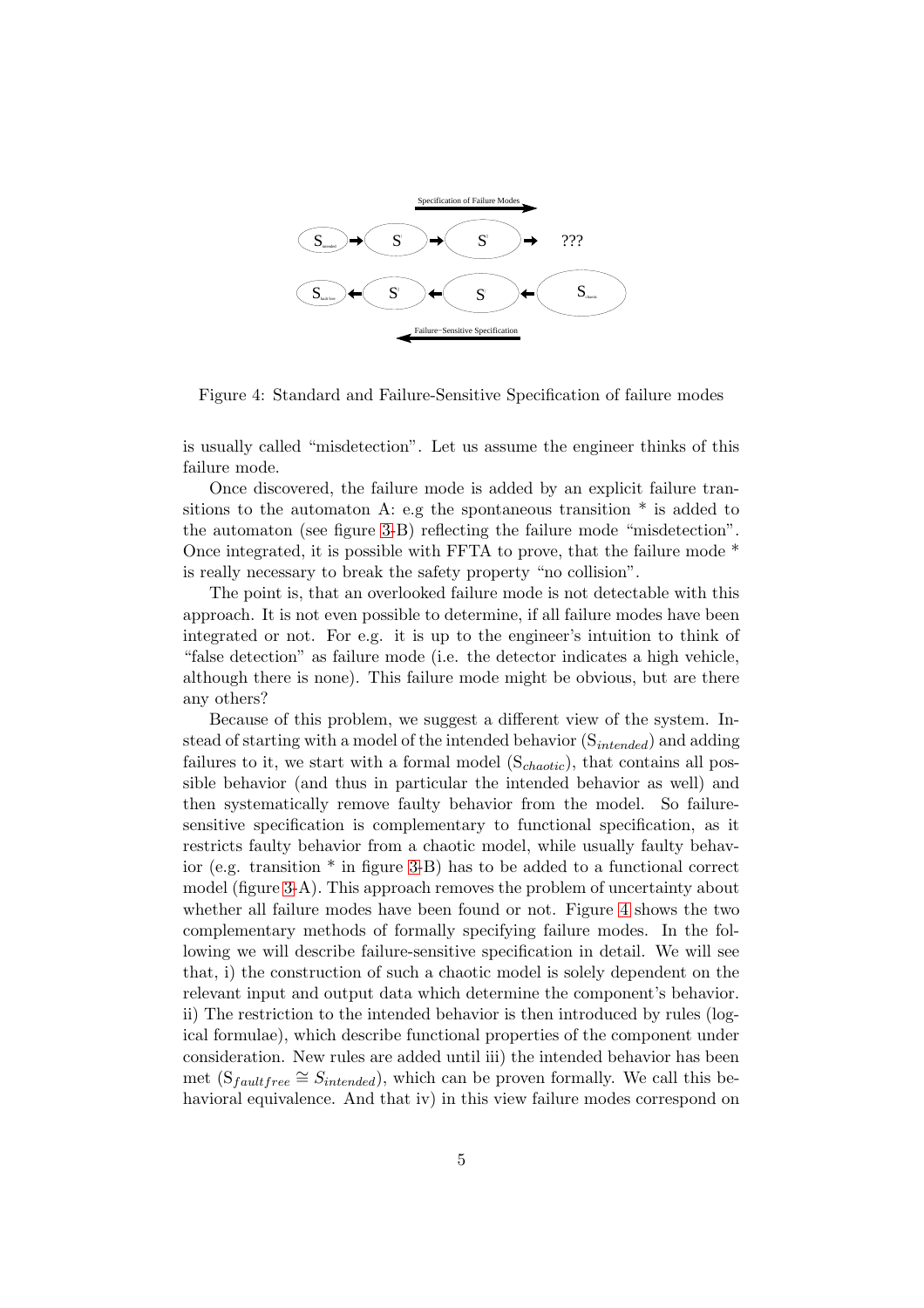

<span id="page-7-1"></span>Figure 5: Chaotic model of a switch

a one-to-one basis to the rules. This yields a complete list of failure modes, which is only subject to getting the system boundaries right.

## <span id="page-7-0"></span>3 Failure-Sensitive Specification

We will now give a brief overview on the formal foundations of failuresensitive specification. We will restrict the discussion to finite state systems and boolean signals. These restriction may be resolved when using more generic definitions and are part of current research.

#### 3.1 Formal foundations

For better understanding we will give an example of a simple switch in parallel with the formal definitions of failure-sensitive specifications. The starting point is a chaotic model of the component under analysis. The chaotic model contains all conceivable behavior. To build this model it is only important to know upon which information the component's behavior depends.

Every component will react on a certain set of (input) stimuli and produce some (output) actions as answers to these inputs. In the following stimuli and actions are all referred to as signals and all signals are assumed to be pairwise disjoint. The chaotic model is the set of all possible combinations of signals. It does not contain any functional properties. Figure [5](#page-7-1) shows the example switch. On the left a formal model of the switch is shown. The box in the middle shows the relevant input and output signals. For the example:

The behavior of a switch depends on whether it was ON (=signal  $ON_{in}$ ) or OFF ( $=$ signal OFF $_{in}$ ) and if it is pressed ( $=$ signal Press) or not. As reactions one may observe whether the switch is  $ON$  (=signal  $ON_{out}$ ) or OFF (=signal OFF<sub>out</sub>).

The right column shows the chaotic model. It contains all possible combinations of inputs and outputs. Each row of the tabular is to be read as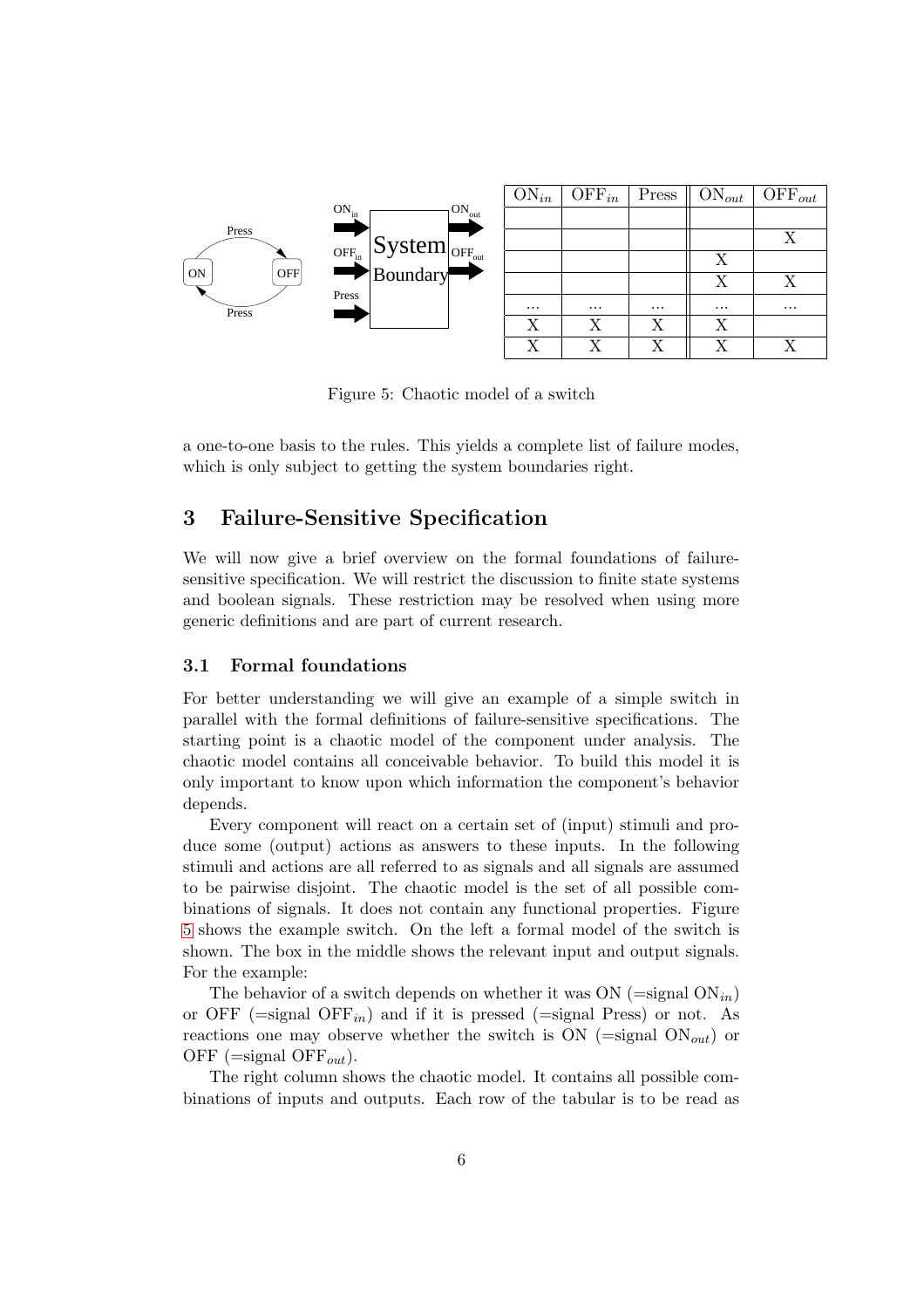a scenario, where  $ON_{in}$ , OFF<sub>in</sub> and Press are the input signals and  $ON_{out}$ and  $\text{OFF}_{out}$  are output signals, which are produced by the component in response to the inputs. An "X" means the signal is present and a blank means the signal is not present. This (finite) set of scenarios is the starting point for a failure-sensitive specification. Formally, chaotic failure-sensitive models are defined as cartesian product of input and output signals.

#### Definition 3.1 Chaotic model

Let the system boundaries be described by a set of input signals  $\Gamma_{in}$  (called input set) and a set of output signals  $\Gamma_{out}$  (called output set). The chaotic model of the system is the cartesian product of the power sets of the set of input and output signals.  $\Omega_{chao} := \mathcal{P}(\Gamma_{in}) \times \mathcal{P}(\Gamma_{out})$ . The elements of  $\Omega_{chao}$ are called scenarios.

Up to now, the model does not contain any functional specification information. Specification information is now subsequently added by rules and the set  $\Omega_{chao}$  is restricted according to these requirements. This brings functional information into the model. Formally, the specification process is defined as follows:

#### Definition 3.2 Specification Rules

A specification rule is a relation, i.e. a subset of  $\Omega_{chao}$ , which describes intended behavior.

$$
SpecRule_i \subseteq \Omega_{chao}
$$

From a users point of view, it is not feasible to specify functional properties using relations. In fact, one wants to specify technically systems by (logical) properties on the input-output behavior of the system like "if the switch was off and you press it, then it must be on". This may be expressed by formulae like:

$$
Property 1: OFF_{in} \wedge Press \rightarrow ON_{out}
$$

Therefore, we define a relational semantics for the signals of the system. This allows specification in a language close to natural speaking and (see later) easy integration and description of failure modes. For each signal  $SIG \in \Gamma_{in} \cup \Gamma_{out}$  we define a corresponding relation **SIG** 

$$
\mathbf{SIG} := \begin{cases} \n\{w = (w_1, w_2) \in \Omega_{chao} \mid SIG \in w_1\} & \colon & SIG \in \Gamma_{in} \\
\{w = (w_1, w_2) \in \Omega_{chao} \mid SIG \in w_2\} & \colon & SIG \in \Gamma_{out}\n\end{cases}
$$

Now we can define negation, conjunction, disjunction, implication and exclusive disjunction using the relational operators:

$$
\neg R1 \ := \ R1^C = \Omega_{chao} \setminus R1 \\ \text{R1} \land R2 \ := \ R1 \cap R2 \\ \text{R1} \lor R2 \ := \ R1 \cup R2 \\ \text{R1} \to R2 \ := \ \neg R1 \cup R2 \\ \text{R1} \ XOR \ R2 \ := \ (\neg R1 \cap R2) \cup (R1 \cap \neg R2)
$$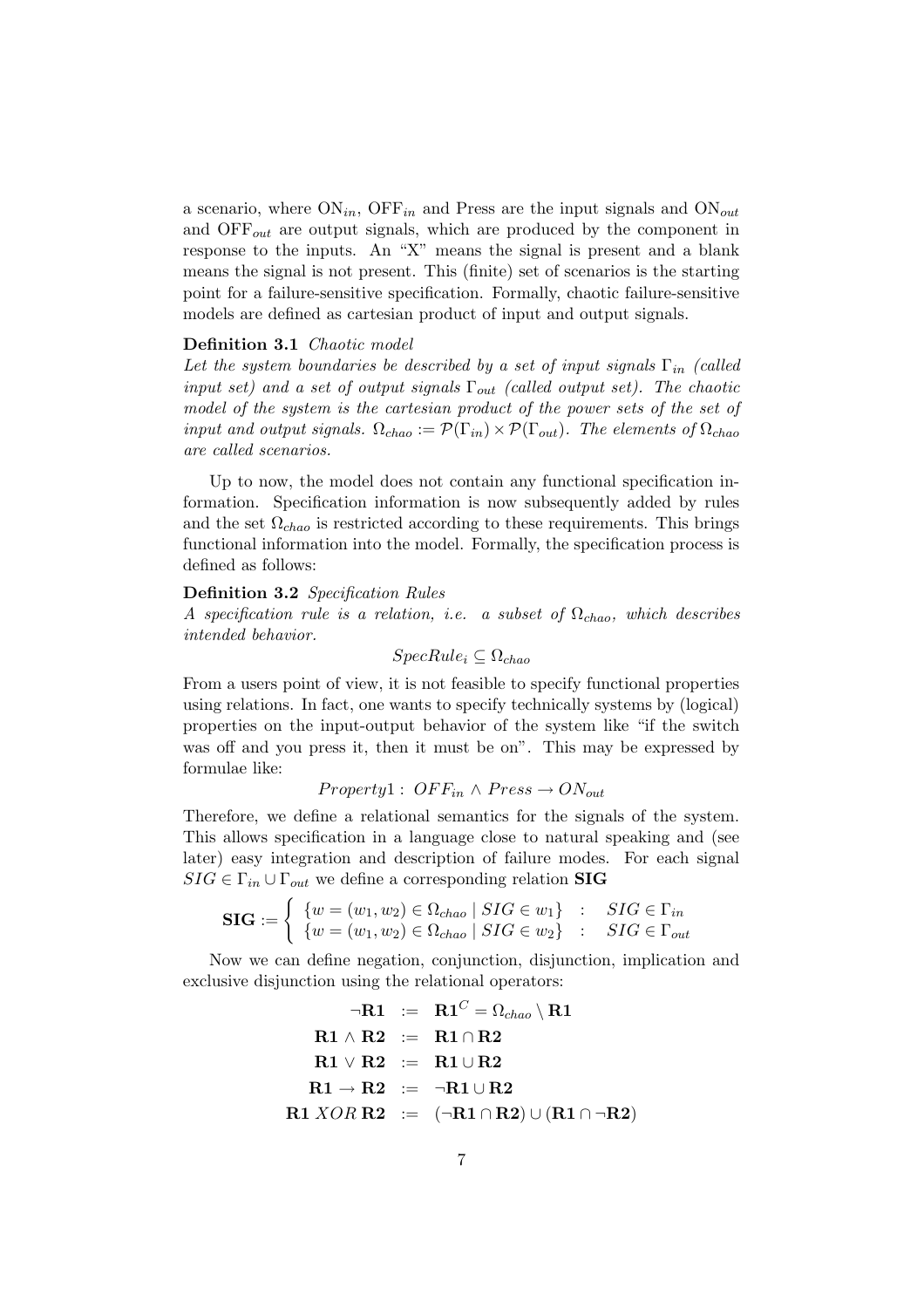With these definitions we can give the corresponding specification rule to Property1:

$$
Rule1:~({\bf OFF}_{in} \wedge {\bf press}) \rightarrow {\bf ON}_{out}
$$

Note that we are now talking about relations. For simplicity we only write  $R1$  instead of  $R1$  and thus use  $R1$  for both - the signal and the corresponding relation. In the following the 28 scenarios in relation Rule1 are explicitly given:

$$
Rule1 = \{[\{press, ON\}, \{ON_{out}\}], [\{ON_{in}\}, \{OF_{out}\}], [\{ON_{in}\}, \{ON_{out}\}], [\{\}, \{OF_{Out}\}], [\{pres\}, \{\}\}], [\{P_{out}, OF_{out}\}], [\{ON_{out}, OF_{out}\}], [\{ON_{out}, OF_{out}\}], [\{ON_{out}, OF_{out}\}], [\{ON_{out}, OF_{out}\}], [\{ON_{out}, OF_{out}\}], [\{ON_{in}\}, \{N_{in}\}, \{OF_{out}\}], [\{OF_{in}\}, \{ON_{out}, OF_{out}\}], [\{pres, ON_{out}\}], [\{pres, OF_{in}\}, \{ON_{out}\}], [\{pres, OF_{in}\}, \{ON_{out}\}], [\{pres, OF_{in}\}, \{ON_{out}\}], [\{pres, OF_{in}\}, \{ON_{out}\}], [\{pres, OF_{in}\}, \{ON_{out}\}], [\{pres, ON_{out}\}], [\{pres, ON_{out}\}], [\{pres, ON_{out}\}], [\{pres, ON_{out}\}], [\{pre, ON_{out}\}], [\{O, For, OF_{in}\}], [\{ON_{in}, OF_{in}\}], [\{ON_{in}, OF_{in}\}], [\{ON_{in}, OF_{in}\}], [\{ON_{in}, OF_{in}\}], [\{ON_{in}, OF_{in}\}], [\{ON_{in}, OF_{in}\}], [\{ON_{in}, OF_{in}\}], [\{ON_{in}, OF_{in}\}], [\{ON_{in}, OF_{in}\}], [\{ON_{in}, OF_{in}\}], [\{ON_{in}, OF_{in}\}, \{N_{in}\}], [\{ON_{in}, OF_{in}\}, \{N_{out}\}]. [\{ON_{in}, OF_{in}\}, \{N_{out}\}]. [\{ON_{in}, OF_{in}\}, \{N_{out}\}]. [\{ON_{in}, OF_{in}\}, \{N_{out}\}]. [\{ON_{in}, OF_{in}\}, \{N_{out}\}]. [\{N_{out}\}, \{N_{out}\}]. [\{NN_{in}\}, \{N_{out}\}]. [\{N_{out}\}, \{N_{out}\}]. [\{N_{out}\}, \{N_{out}\}]. [\{N_{out}\}, \{N_{out}\}]. [\{N_{out}\}, \{N_{out}\}]. [\{N_{out}\}, \{N_{out}\}]. [\{N_{out}\}, \{N_{out}\}]. [\{N_{out}\}, \{N_{out}\}]. [\{N_{out}\}, \{NN_{out}\}]. [\{N_{out}\}, \{ON_{out}\}]. [\{NN_{in}\}, \{ON_{out}\}]. [\{NN_{in}\}, \{ON_{out}\}]. [\{NN_{in}\}, \{ON_{out}\}]. [\{NN_{in}\}, \{ON
$$

It should be mentioned, that complement of a rule - against  $\Omega_{chao}$  - is then a failure mode. This is because a definition of failure is "faulty behavior" or "behavior against the specification". For example the failure mode "fails close"[3](#page-9-0) is the complement of Rule1. But before we go into detail on failure modes, we will describe, how the chaotic model is refined with specification rules.

Refinement is done by set subtraction. All faulty scenarios  $(=$  elements of complement relation of a specification relation) are removed from the model. So we get a monotonic decreasing series of relational models  $\Omega_i$ :

$$
\Omega_i := \Omega_{i-1} \setminus SpecRule_i^C \ where \ \Omega_0 := \Omega_{chao}
$$

. In the example we would remove all rows in which an "X" is present in the "OFF<sub>in</sub>", in the "press", and but not in the "ON<sub>out</sub>" column. This refinement is done by set difference.

Note that, the complement operator is used, because we want to discard all scenarios that do not match the specification and keep only the "good" ones. An equivalent, non-recursive definition, which is easier to compute, but less intuitive to motivate, is:

$$
\Omega_i := \bigcap_{j=0}^i SpecRule_j \ where \ SpecRule_0 := \Omega_{chao}
$$

. With each additional specification rule we eliminate unwanted behavior from the chaotic model. We now define a criterion, which lets us decide, if we are done specifying or not.

<span id="page-9-0"></span><sup>&</sup>lt;sup>3</sup> "fails close" is a standard failure mode for a switch, which says the switch can not be closed for one reason or another.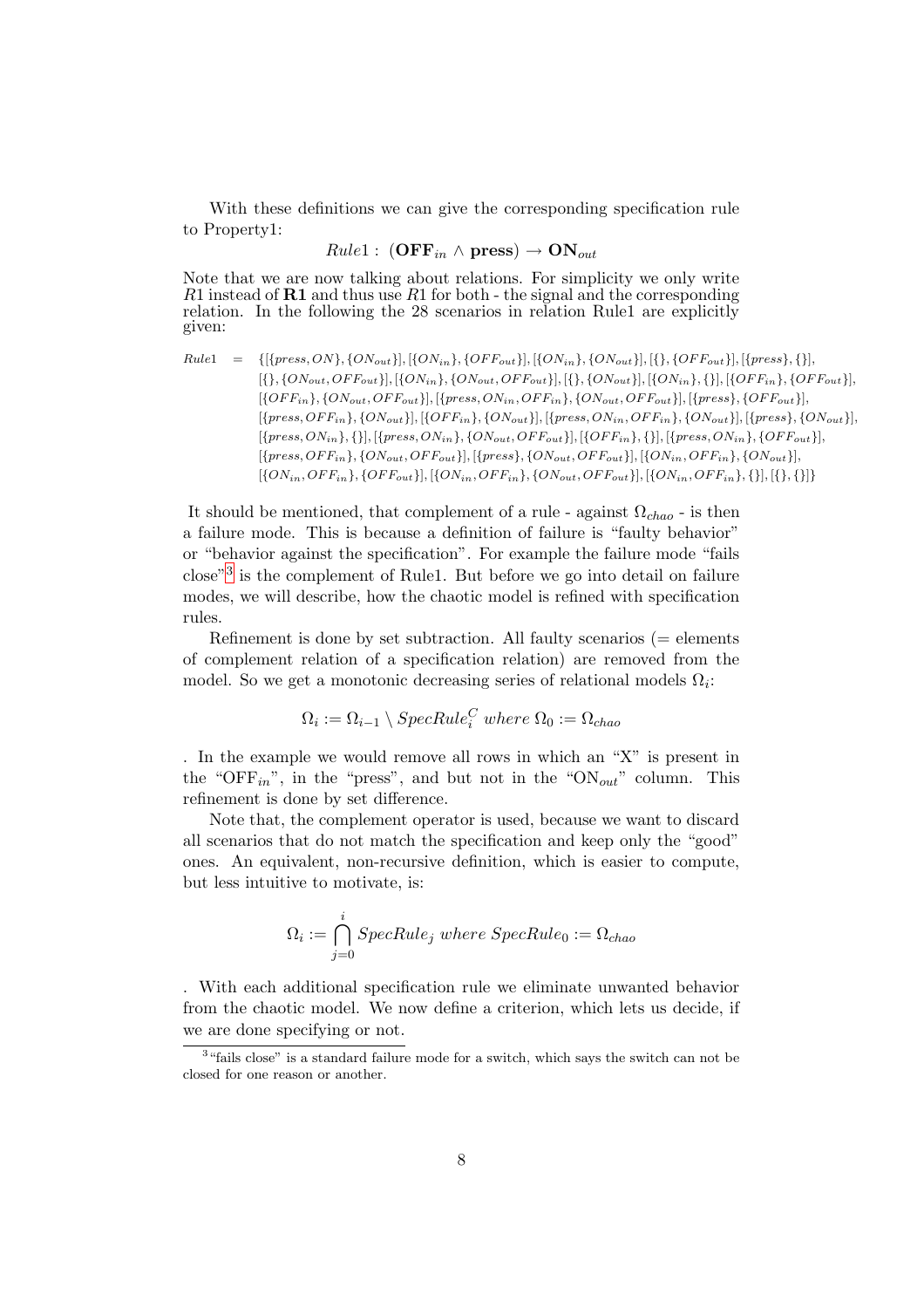#### 3.2 Behavioral equivalence

For this paper we assume, that we have a formal model of the intended behavior of the component in state-chart or automata notation. Our termination criterion will be - in informal language - that, "the state-chart may show exactly the behavioral patterns of the failure-sensitive model and vice versa". Or in other words: the IO-relation of the state-chart model equals the failure-sensitive model.

#### Definition 3.3 Projection of a state-chart

The projection  $SC_{proj}$  of a state-chart SC onto sets of signals is as follows:

 $SC_{proj} := \{s \mid \exists \; configuration \; \sigma, \; step \; st_{\sigma} : s = (\sigma_{|_{\Gamma_{in}}}, st_{\sigma}(\sigma)_{|_{\Gamma_{out}}})$  $\land \sigma \in reachable(\sigma_0)\}$ 

With the configuration  $\sigma$  of the state-chart we refer to its state valuation of variables and active events at a certain time. A step  $st_{\sigma}$  is another configuration which is reachable in one (super-)step in time.

This definition collects all possible combination of input and output signals the state chart SC may show. The projection operators  $|_{\Gamma_{in}}$  and  $|_{\Gamma_{out}}$  are functions with events of the state-chart as source domain and signals of the failure sensitive specifications as target domain. They act as connection between the failure-sensitive and the functional model. Projection operators may be simple abstractions removing interior, not visible events or more complex objects. In our case they are 1-1 identities. Complex operators which allow identifying formulae like " $pressure > 10$ " (in the state-chart model) with "overpressure" (signal in the failure-sensitive model) would be a great help. Which types of formulae are feasible for projection operators and which are not is currently investigated. With this definition we can now define behavioral equivalence:

#### Definition 3.4 Behavioral equivalence

A state-chart model SC and a failure-sensitive model FS are behavioral equivalent if and only if, the projection of the state-chart  $SC_{proj}$  onto the signals of the chaotic model and the failure-sensitive model FS are (set) equal.

$$
SC \cong_{beh} FS : \Leftrightarrow SC_{proj} = FS
$$

It is interesting to note, that behavioral inclusion  $(FS \leq_{beh} SC^4)$  $(FS \leq_{beh} SC^4)$  $(FS \leq_{beh} SC^4)$  is enough to ensure a complete list of failure modes. The reason is, that if the failure-sensitive model can show less behavior, then it is has more or stricter specification rules than necessary. This means, the model has more or more general failure modes than necessary. A safety analysis done with this list

<span id="page-10-0"></span> $\overline{A}_{\text{Behavior}}$  inclusion is defined analogously  $FS \leq_{beh} SC \implies FS \subseteq SC_{proj}$  and  $SC \leq_{beh} FS :\Leftrightarrow SC_{proj} \subseteq FS$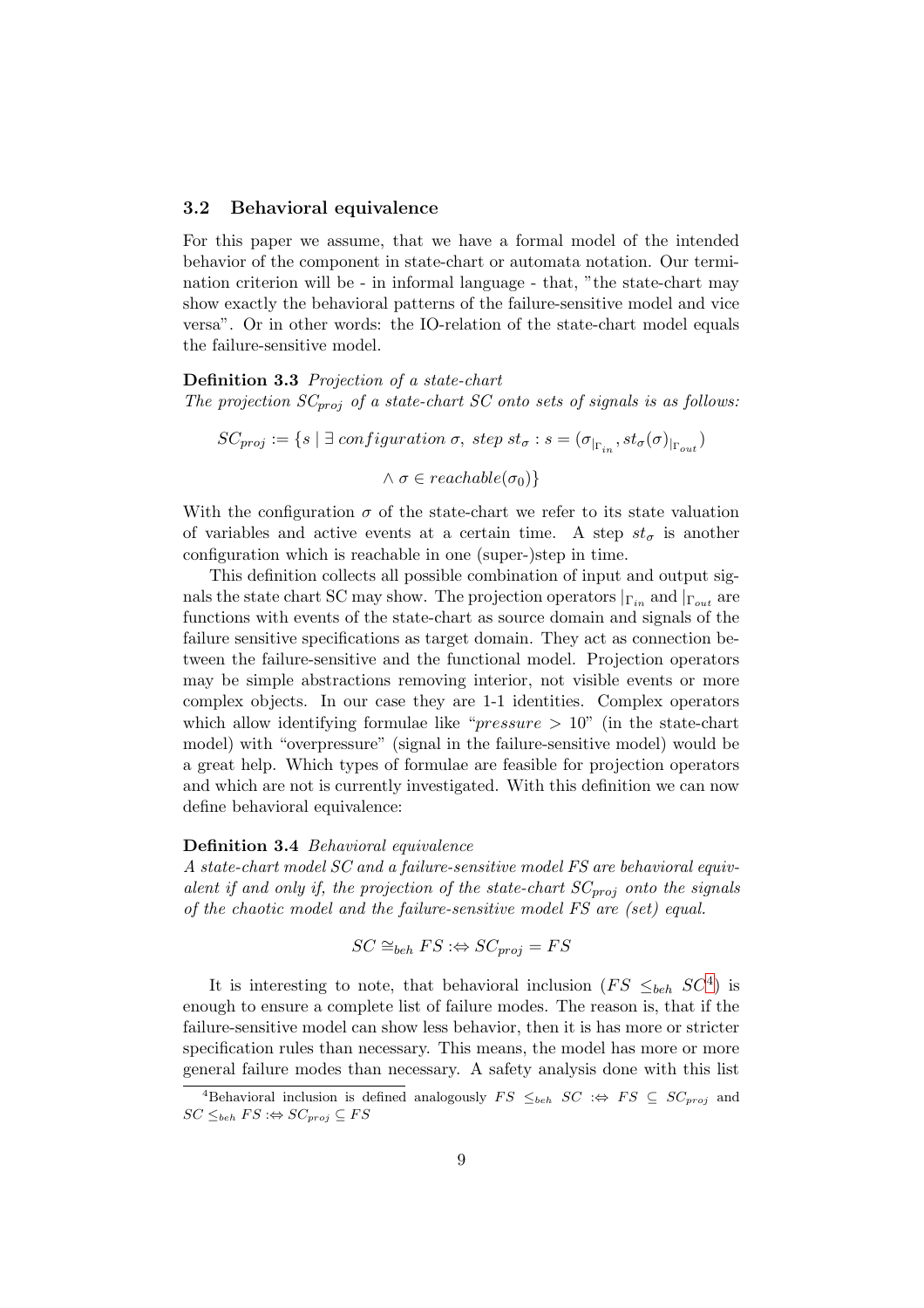of failure modes is for sure safe (in the context that no failure modes have been overlooked).

Second, one might also use behavioral equivalence to compare different sequential processes. If only 1-1 identities are used as projection operators, then trace equivalence implies behavioral equivalence [\[1\]](#page-22-1), but not vice versa. So behavioral equivalence is a very coarse definition of equivalence [\[2\]](#page-22-2). This is good as it allows a high degree of abstraction from actual implementation to assess failure modes (which is wanted), but on the other hand brings problems with automation (which is not wanted). However, it seems that using more complex projection operators makes behavioral and trace equivalence incomparable. It is an open question which set of projection operators and which types of equivalence (e.g. failure equivalence, possible-futures equivalence, bi-simulation equivalence, etc.) are comparable.

Back to the example: One complete failure-sensitive specification for the switch above, would require the following six rules:

- Rule1:  $Press \wedge OFF_{in} \rightarrow ON_{out}$  (failure mode: fails close)
- Rule2:  $Press \wedge ON_{in} \rightarrow OFF_{out}$  (failure mode: fails open)
- Rule3: ¬ $Press \wedge ON_{in} \rightarrow ON_{out}$  (failure mode: unasked open)
- Rule4:  $\neg Press \land OFF_{in} \rightarrow OFF_{out}$  (failure mode: unasked close)
- Rule5:  $ON_{out} XOR OFF_{out}$  (failure mode: multi-state)
- Rule6:  $ON_{in} XOR OFF_{in}$  (failure mode: multi-state)

The term in parenthesis describes the failure mode which corresponds to the rule. Using the refinement technique described above, the resulting failure-sensitive model then consists of the following four scenarios:

$$
\Omega_{faultfree} = \bigcap_{j=0}^{6} Rule_j \quad \text{where Rule}_0 := \Omega_{chao}
$$
  
= {[(ON<sub>in</sub>), {ON<sub>out</sub>}], [(ON<sub>in</sub>, Press}, {OFF<sub>out</sub>}],  
[(OFF<sub>in</sub>), {OFF<sub>out</sub>}], {[OFF<sub>in</sub>, Press}, {ON<sub>out</sub>]}]

As mentioned above, a failure-sensitive model is behavioral equivalent to the intended model (the automaton in figure [5\)](#page-7-1), if the intended model has exactly the same IO-relation. This is obviously true for our example:

The automaton has states "ON" or "OFF". In each state the event "Press" may be present or not and causes a state transition (if it is present). The projection operators  $|_{\Gamma_{in}}$  resp.  $|_{\Gamma_{out}}$  identify the actual state with  $ON_{in}$ resp.  $\text{OFF}_{in}$ , the press event with Press, and the state in the next time step with  $ON_{out}$  resp. OFF<sub>out</sub>.

#### <span id="page-11-0"></span>3.3 Integrating failure modes

We showed how a failure-sensitive model may be built, such that it is behavioral equivalent to a state-chart reference model. With this model a complete list and classification of possible failure modes is implicitly defined. This is, because the definition of the term "fault" is "showing an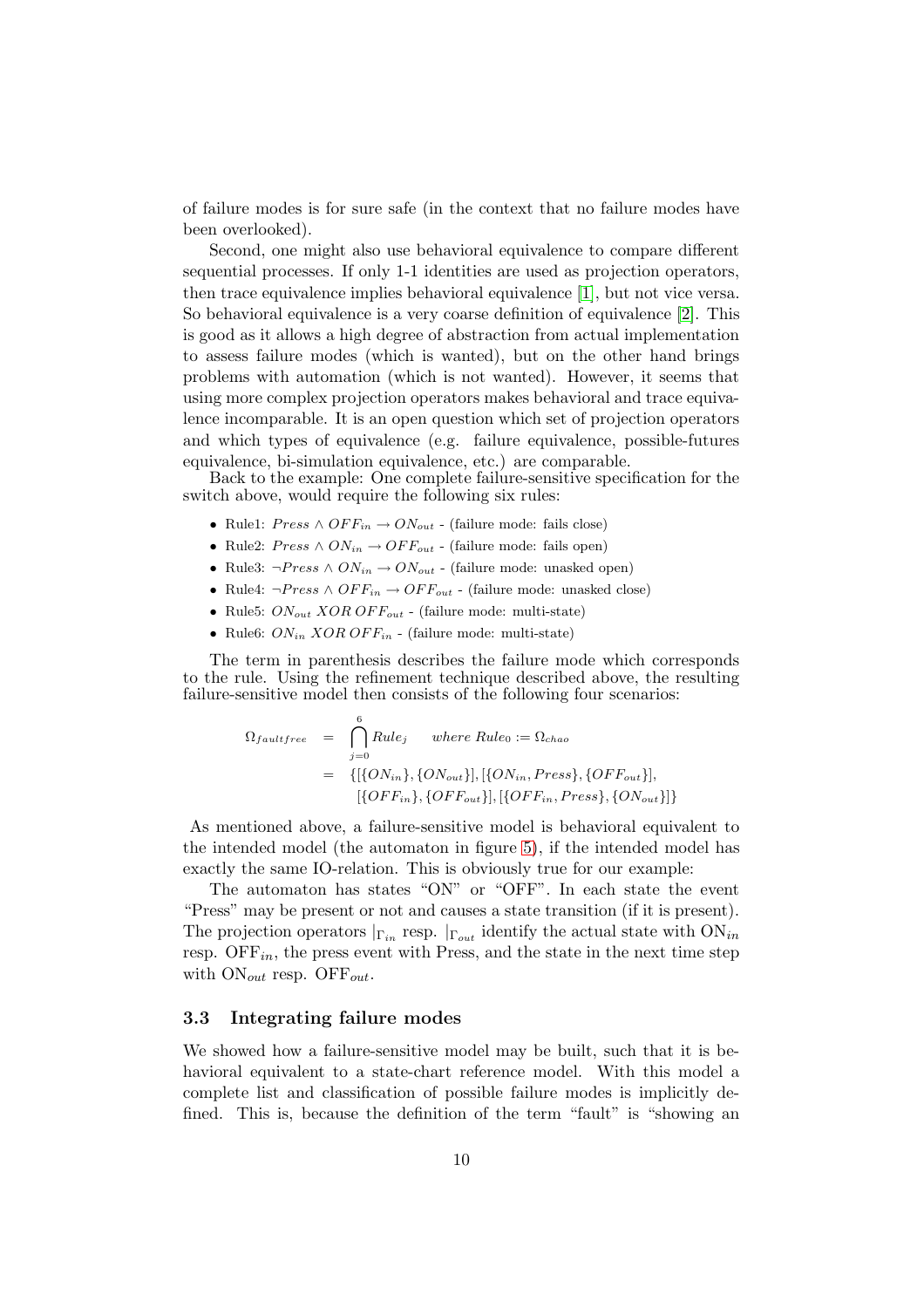unexpected/unwanted behavior" (i.e. behavior against the specification). Following this line of thought, each failure mode may be identified with the complement of an according specification rule. So a complete set of specification rules yields a complete set of failure modes for the component. The completeness of specification rules is shown by checking for behavioral equivalence.

Failure modes may be added to a failure-sensitive model easily by removing the corresponding specification rule.

We will now introduce the failure mode "fails close". This failure mode corresponds to specification rule Rule1. All we have to do to add this failure mode to the failure-sensitive model is to remove Rule1 from the specification process. So the failure-sensitive model of the switch with "fails close" is given by:

$$
\Omega_{fails close} := \bigcap_{j=0;j\neq 1}^{6} SpecRule_j\ where\ SpecRule_0 := \Omega_{chao}
$$

Explicitly  $\Omega_{fails close}$  contains the following scenarios:

$$
\Omega_{failsclose} = \{ [\{ON_{in}\}, \{ON_{out}\}], [\{ON_{in}, Press\}, \{OFF_{out}\}], [\{OFF_{in}\}, \{OFF_{in}\}, \{OFF_{out}\}], [\{OFF_{in}, Press\}, \{ON_{out}\}], [\{OFF_{in}, Press\}, \{OFF_{out}\}]\}
$$

This model is obviously not behavioral equivalent to the intended model in figure [5](#page-7-1) (the automaton in figure [5](#page-7-1) can not show the last scenario in  $\Omega_{fails close}$ ). However, it is behavioral equivalent to an identical automaton, in which an explicit failure-mode-transition with no pre-condition from OFF to OFF is added. This means, that failure-sensitive models may also be used for checking whether a failure mode is correctly modeled or not. This completes the example.

Of course, the resulting set of specification rules resp. failure modes is not unique. But this is no problem for FTA or FMEA. It only affects them such, that different partitions and granularities of failure modes are considered. More details on this may be found in section [5.](#page-18-0)

#### <span id="page-12-0"></span>4 More examples

.

In this section we will give examples of using failure-sensitive specifications for some very simple components: switches. We will analyze three different types of switches: a toggle switch - like a light switch -, a push button - like the power switch of a hifi system -, and a press key - like the horn of a car.

This will demonstrate how difficult it can be to find a complete set of failure modes. We will also show that even for simple and well-understood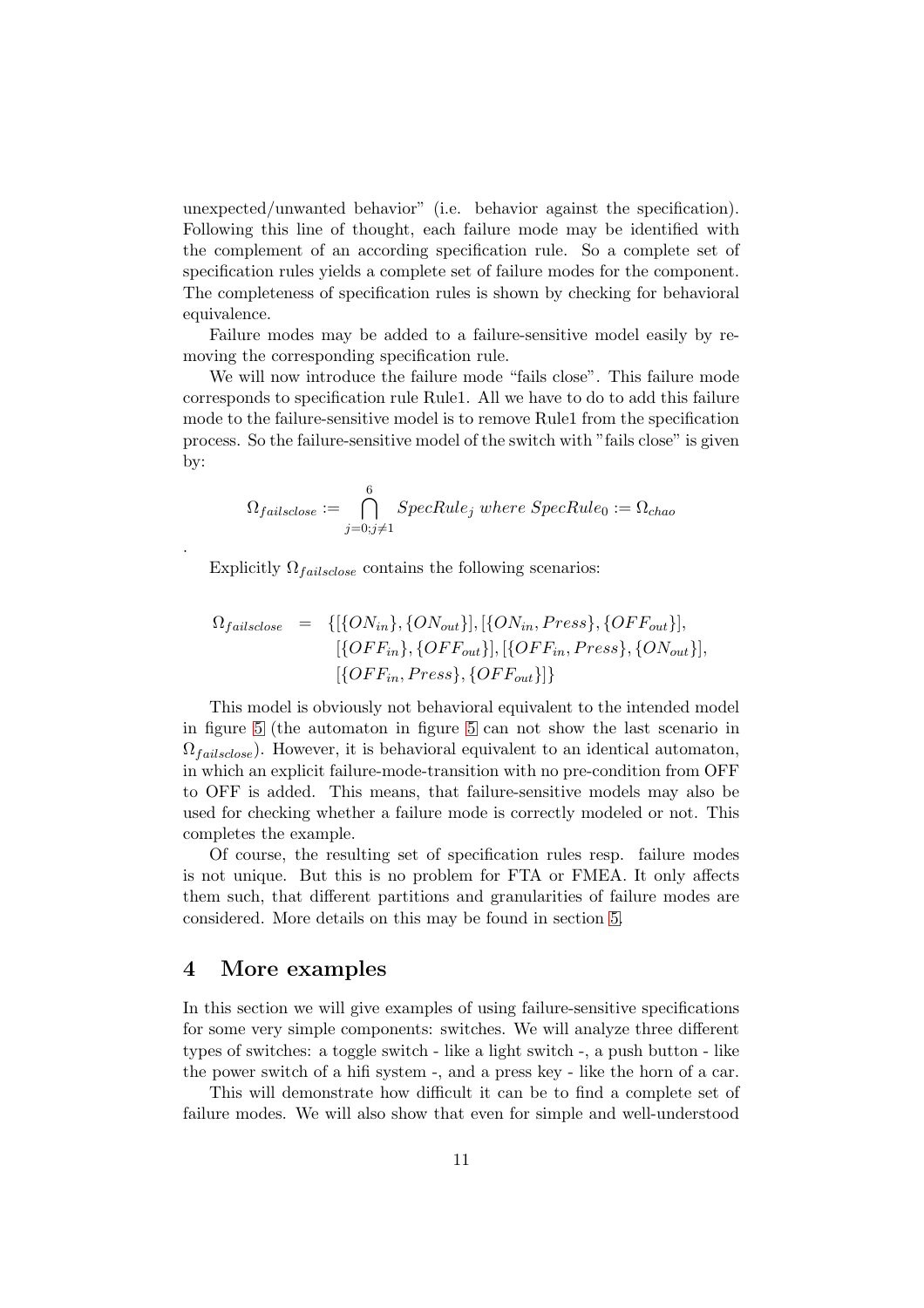components—like switches—, it can be difficult to find a complete list of failure modes and that already small differences in the intended function of the component may result in new failure modes. This makes it hard to automatically insert failure modes found with failure-sensitive specification into a functional model. Some current work is to make this possible for some special cases by using propositional normal forms for transition conditions.

In the first part of this section we will build the chaotic model for all three switches. After that we will specify them and finally compare the resulting failure modes.

The relational computations were implemented prototypically using the Maple7 tool for doing all set operations. The check for behavioral equivalence was done by using a model checker (like SMV [\[6\]](#page-23-4) or Raven [\[10\]](#page-23-8)[\[11\]](#page-23-9)[\[9\]](#page-23-10)) and translating each scenario into an equivalent logical formula. The translation for a scenario  $S = [SIGs_{in}, SIGs_{out}]$  into a formula  $\Phi(S)$  is:

$$
\Phi(S) = \left( \bigwedge_{s \in SIGs_{in}} |\mathbf{r}_{in}^{-1}(s) = true \right) \land \left( \bigwedge_{s \in (\Gamma_{in} \backslash SIGs_{in})} |\mathbf{r}_{out}^{-1}(s) = false \right) \land \left( \bigwedge_{s \in SIGs_{out}} \bigcirc (|\mathbf{r}_{out}^{-1}(s) = true) \land \bigwedge_{s \in (\Gamma_{out} \backslash SIGs_{out})} \bigcirc (|\mathbf{r}_{out}^{-1}(s) = false \right) \right)
$$

The interpretation of this formula is, that in the current configuration exactly the signals in  $SIGs<sub>in</sub>$  must be present (first line of the formula) and that in the next time step exactly the signals in  $SIS_{out}$  must be true (second line of the formula). In this formula  $\vert_{\Gamma_{out}}^{-1}$  resp.  $\vert_{\Gamma_{in}}^{-1}$  denote the inverse operators to  $|_{\Gamma_{out}}$  resp.  $|_{\Gamma_{in}}$ . These operators allocate to each signal of the failure-sensitive model a corresponding element of the model of the intended behavior. With this definition, behavioral equivalence may be shown by proving, that:

1. 
$$
AG(\bigvee_{S \in \Omega} \Phi(S))
$$
  
2.  $\forall S \in \Omega : EF(\Phi(S))$ 

The first formula assures, that the functional model may only show behavior, which is part of the failure-sensitive one as well (i.e. functional model  $\leq_{beh}$  failure-sensitive model). The second obligation says, that all scenarios, of the failure-sensitive model can really be replayed by the functional model (i.e. failure-sensitive model  $\leq_{beh}$  functional model). The benefit of this approach is, that we can use a well-established tool for proving behavioral equivalence.

Or a second possible solution is to verify all rules and compare the cardinality of the state transition relation of the automaton and the set of scenarios.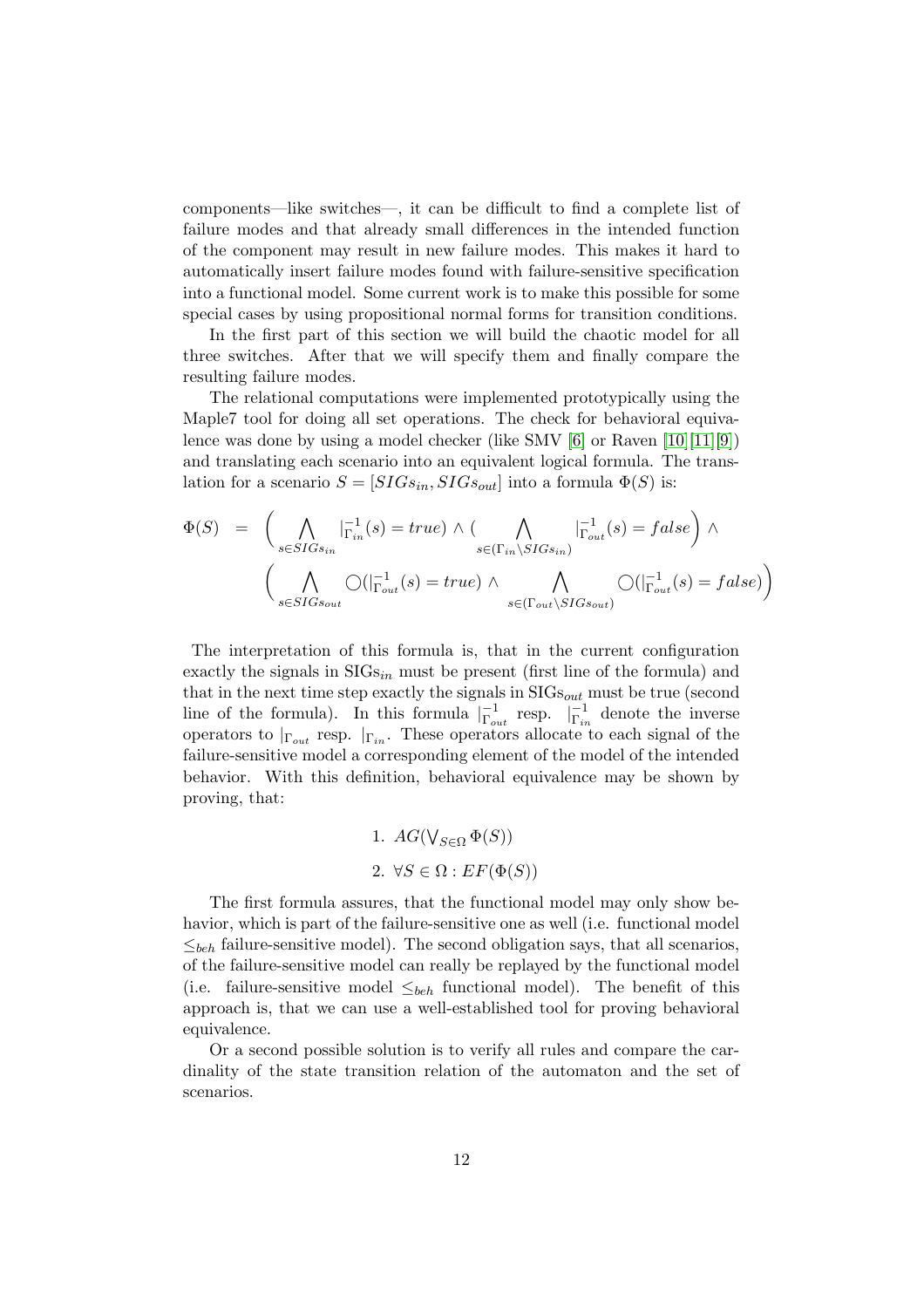#### 4.1 The switches

To build the chaotic model, we need to find the system boundaries first. We will do this by systematically collecting all input and output signals. The following graphic shows the three different switches. In the left column the engineering symbol for the switch and the labels of the signals are shown. The right column shows the resulting input and output signals. All switches



Figure 6: 3 different switches - a press key, a push button and a toggle switch

have, of course,  $POWER_{in}$  and  $POWER_{out}$  signals. A press key or a push button can only be PRESSed. A toggle switch may react to TURN ON and TURN OFF. This is the first important difference between the switches.

The behavior of a toggle switch as well as that of a push button depends on whether it is in position  $ON_{in}$  or  $OFF_{in}$ . Furthermore one can observe the position of these switches -  $ON_{out}$  or  $OFF_{out}$ . The press key is different it has no positions at all.

The definition of the system boundaries result in chaotic models for all three switches. The toggle switch' model consists of  $2^8$  possible input-output combinations (scenarios), the press key has only  $2<sup>3</sup>$  scenarios and the push button can be described with  $2<sup>7</sup>$  different scenarios.

#### 4.2 The specification rules

The next step is to refine the chaotic model until it meets the behavior of the desired switches. We will explain this for the push button, the other buttons are very similar. Figure [7](#page-15-0) shows an automaton as formal specification of the intended behavior. Outgoing power and state "on" will be identified and usually only the event "in state on" would be used in a larger system.

This is only one possible implementation, others are of course possible (like using two automata in parallel: one for power and one for the actual switch). This is one reason, why automatic integration of failure modes in functional models is not an easy task.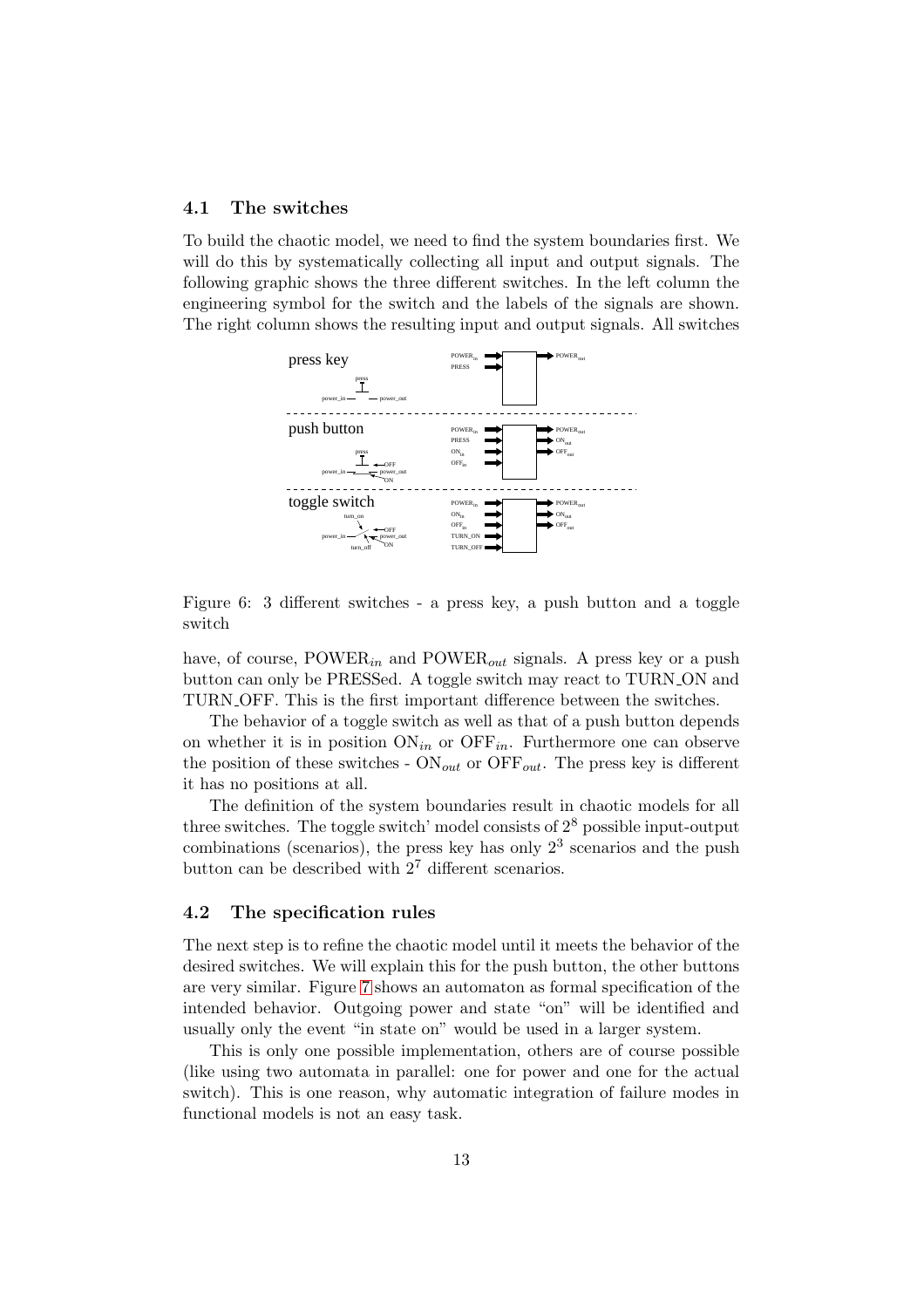

<span id="page-15-0"></span>Figure 7: A possible formal model of a push button

We already described the system boundaries for this component and the chaotic model in the previous section. For specification we will start with obvious rules, which describe the main aspect of the intended behavior of a switch - turning it on and turning it off.

- R1:  $ON_{in} \wedge PRESS \rightarrow OFF_{out}$
- R2:  $OFF_{in} \wedge PRESS \rightarrow ON_{out}$

The corresponding failure modes to these two rules would be fails open (to R1) and fails close (to R2). After refining the model with these two rules, we can check for behavioral equivalence. The check fails, because of scenarios consisting of ON and OFF simultaneously or neither of both. So we build two more rules forbidding this:

- R3:  $ON_{in} XOR OFF_{in}$
- R4:  $ON_{out} XOR OFF_{out}$

The two rules are almost identical, but the first one refers to the input signals, while the second one is a constraint for the signals the component may produce. However this is still not enough for a correct specification. We still can not prove behavioral equivalence. A counter example is, that our model still allows the switch to change from OFF to ON without being asked to do so. This results in two more rules:

- R5:  $ON_{in} \wedge \neg PRESS \rightarrow ON_{out}$
- R6:  $OFF_{in} \wedge \neg PRESS \rightarrow OFF_{out}$

Our proof attempt fails again. This is because we are still using meta knowledge and assume, that there can be no spontaneous power generation within the switch. Our formal model does not include this meta information, so we add two more rules:

- R7:  $\neg POWER_{in} \rightarrow \neg POWER_{out}$
- R8:  $POWER_{in} \rightarrow POWER_{out} = ON_{out}$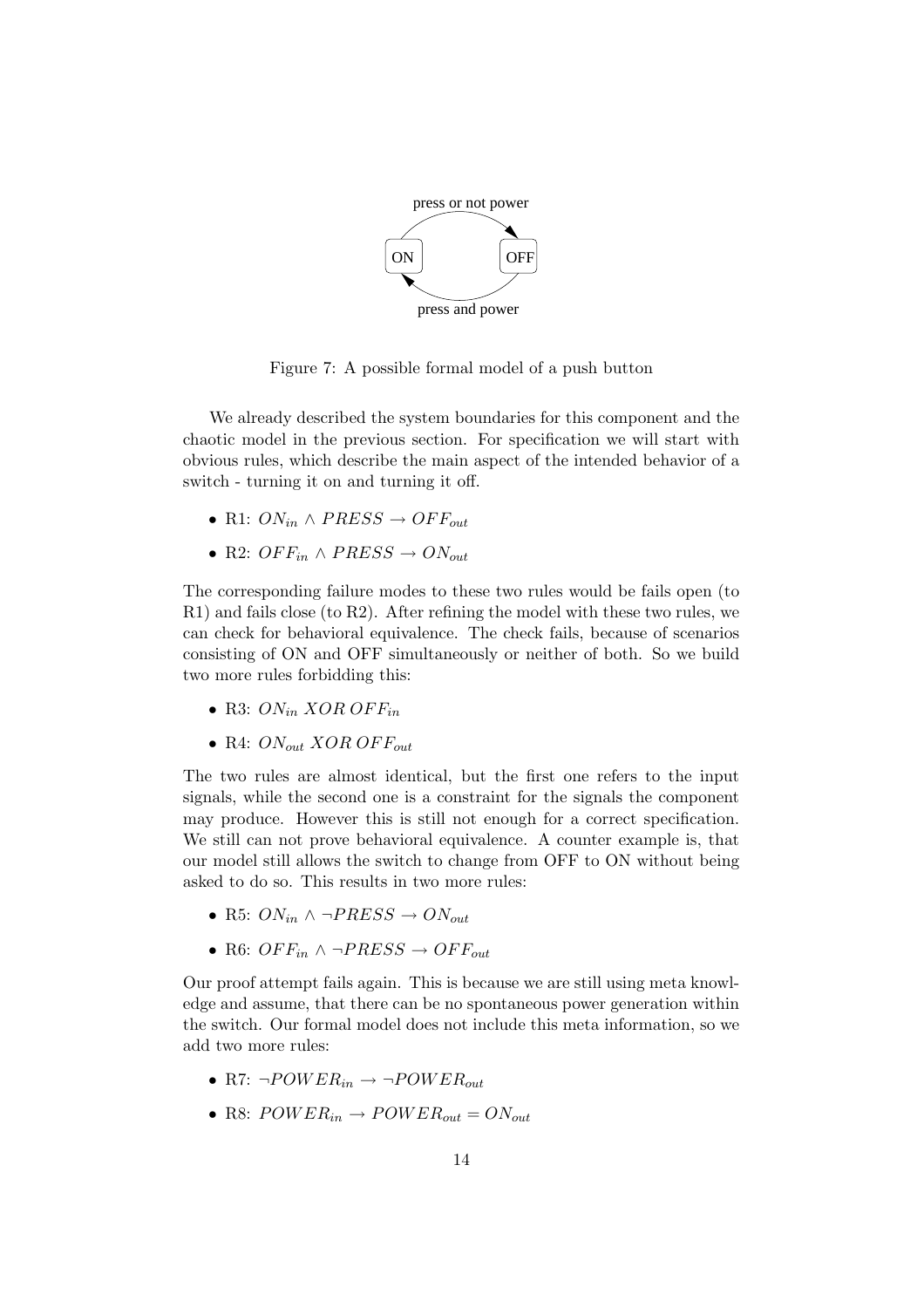| 'Type         | total scenarios | correct scenarios | specification rules/ |  |
|---------------|-----------------|-------------------|----------------------|--|
|               |                 |                   | failure modes        |  |
| press button  |                 |                   |                      |  |
| push button   | 128             |                   |                      |  |
| toggle switch | 256             |                   |                      |  |

<span id="page-16-0"></span>Figure 8: Chaotic models, correct models, and failure modes

While the first rule corresponds to a failure mode, which does not occur in reality, the second rule may be interpreted as the very common fault of corroded contacts.

Now behavioral equivalence can be shown. This means the rules R1-R8 and the chaotic model  $\Omega_{chao}$  specify the intended behavior. As described earlier each rule corresponds to a failure mode. So we found a complete set of failure modes for the automaton shown in figure [7.](#page-15-0) Figure [8](#page-16-0) summarizes the size of the chaotic models and the correct models as well as the number of specification rules resp. failure modes for each switch. The found failure modes may be integrated into the formal model and be used for further analysis. Note, that it is not obvious how all these failure modes may be integrated into the automaton. Some require only additional transitions (i.e.  $F1/F2<sup>5</sup>$  $F1/F2<sup>5</sup>$  $F1/F2<sup>5</sup>$ ), while other require new states (F3/F4) or weaken conditions for existing transitions (F5/F6). When examining more complex systems (for e.g. parallelism or state hierarchy), this becomes even nastier. We do not believe, that in general an automatic solution for integrating failure modes may be developed. However, we made the experience that in many cases it is obvious for the system developer how to integrate failure modes once they have been discovered. So there seem to be some possibilities for automation by providing meaningful examples for faulty scenarios..

How this complete set of failure modes is used for further analysis and what's the meaning of the different failure modes will be shown in section [5.](#page-18-0) But first we will examine the failure modes a little more and describe their physical meaning.

#### 4.3 The failure modes

Figure [9](#page-17-0) lists the failure modes for our set of switches (pk=press key, pb=push button, ts=toggle switch) and gives a physical interpretation of them. The textual descriptions of the failure modes refer to the signals for a toggle switch. The translation to the signals of the other switches is obvious. When analyzing the failure modes two aspects are easily noticed. The first is, that they may be grouped intuitively according to their likeliness. In figure [9](#page-17-0) the

<span id="page-16-1"></span><sup>&</sup>lt;sup>5</sup>F1 means the failure mode corresponding to R1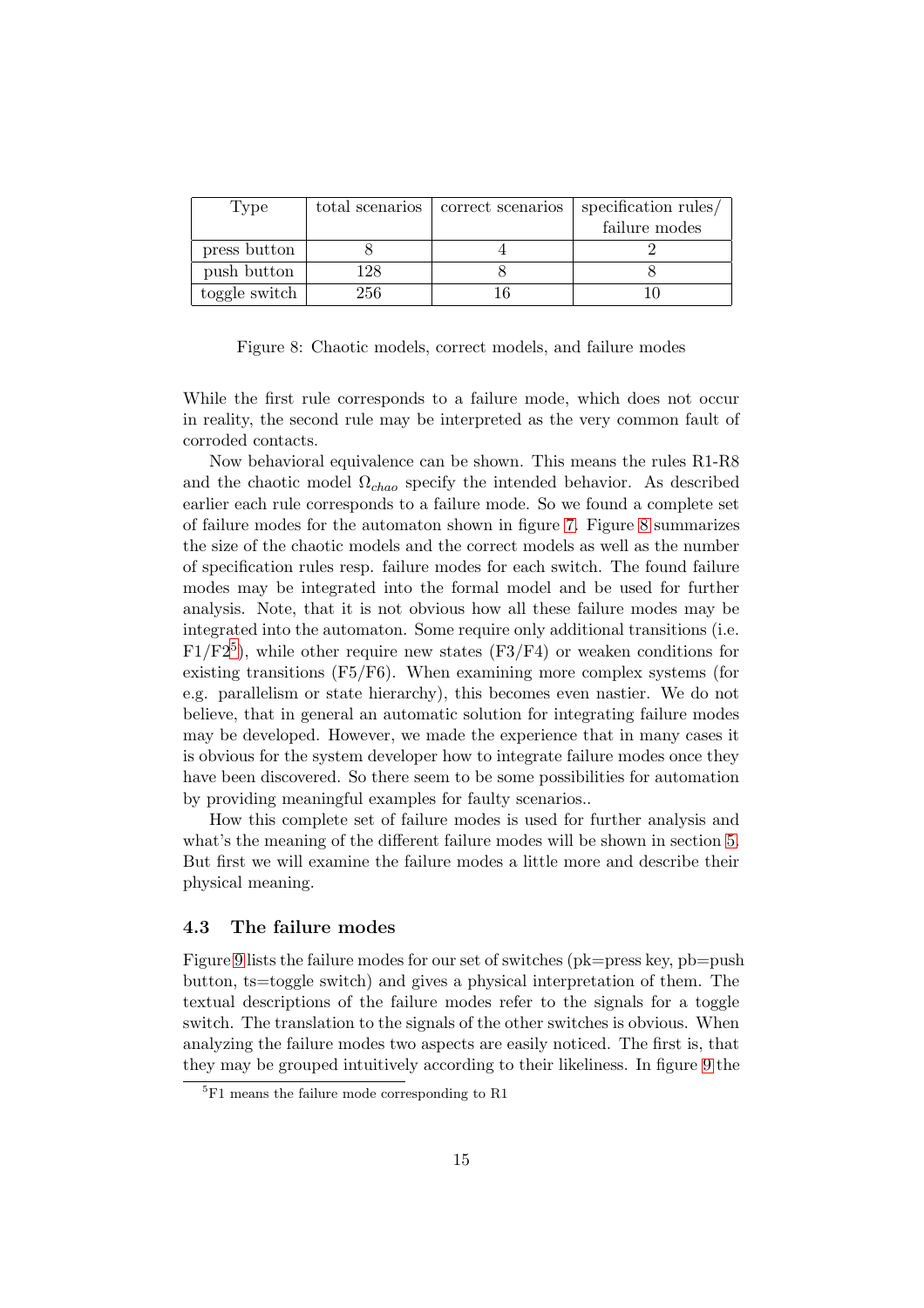| No.     | Failure Mode                                                                    | pk           | pb           | $t_{\rm S}$  |
|---------|---------------------------------------------------------------------------------|--------------|--------------|--------------|
| 1.1     | spontaneous power generation (out-going power without in-                       | $\mathbf{x}$ | $\mathbf{x}$ | $\mathbf{x}$ |
|         | going power)                                                                    |              |              |              |
| 1.2     | multi-state (input signals (on $\wedge$ off) or $(\neg$ on $\wedge \neg$ off))  |              | $\mathbf x$  | X            |
| 1.3     | multi-state (output signals (on $\wedge$ off) or $(\neg$ on $\wedge \neg$ off)) |              | X            | X            |
| 2.1     | non determinism (contrary signals (turn on and turn off)                        |              |              | $\mathbf{x}$ |
|         | turn the switch from off to on)                                                 |              |              |              |
| 2.2     | non determinism (contrary signals (turn on and turn off)                        |              |              | $\mathbf{x}$ |
|         | turn the switch from on to $\text{off}$ )                                       |              |              |              |
| 3.1     | corroded connectors (difference between position of switch                      | $\mathbf{x}$ | $\mathbf{x}$ | $\mathbf{x}$ |
|         | and power output)                                                               |              |              |              |
| $3.2\,$ | fails open (turn off (but not turn on) does not turn the                        |              | $\mathbf{x}$ | $\mathbf{x}$ |
|         | switch off)                                                                     |              |              |              |
| 3.3     | fails close (turn on (but not turn off) does not turn the                       |              | $\mathbf{x}$ | $\mathbf{x}$ |
|         | switch on)                                                                      |              |              |              |
| 3.4     | unasked open (the switch turns to $\text{off}$ without turn off)                |              | $\mathbf x$  | $\mathbf{x}$ |
| 3.5     | unasked close (the switch turns to on without turn on)                          |              | X            | X            |

#### <span id="page-17-0"></span>Figure 9: Failure modes

first three failure modes (No. 1.1-1.3) represent failures, that will almost never occur in reality. The second group (No. 2.1 and 2.2) show failures, which depend on wrong usage of the component. Failure modes 3.1 to 3.5 describe the failures due to hardware defects. This clustering helps deciding which failure modes are more probable and which are less and which may be ignored for further analysis<sup>[6](#page-17-1)</sup>.

The second aspect is that, the failure modes may place a hierarchical order on the switches, i.e. the push button may be interpreted as a generalization of the press key and the toggle switch as a generalization of the push button[7](#page-17-2) . This hierarchy can help identifying the best component for a given system. The best component is the most simple one that fulfills all functional requirements. This is a formal formulation of the well known statement, that the more complex a system is the more likely is it to fail.

As there is plenty of freedom of choice in formulating the specification rules, there will be the same variety in the resulting failure modes. Nevertheless, it does not matter which set of failure modes is used from a formal

<span id="page-17-1"></span> ${}^{6}$ In our example a failure mode saying "the switch is not ON AND not OFF" doesn't make much sense, as it will never occur in reality. However one may think of a railroad crossing instead of a switch. A formal model for the bars would look pretty similar to that of a toggle switch. But for this component it is important to examine what happens to the control system, if it detects that the bars are neither down nor up.

<span id="page-17-2"></span><sup>&</sup>lt;sup>7</sup>Some events with different names have to be identified for this comparison (e.g. PRESS and TURN ON, etc.) of the switches.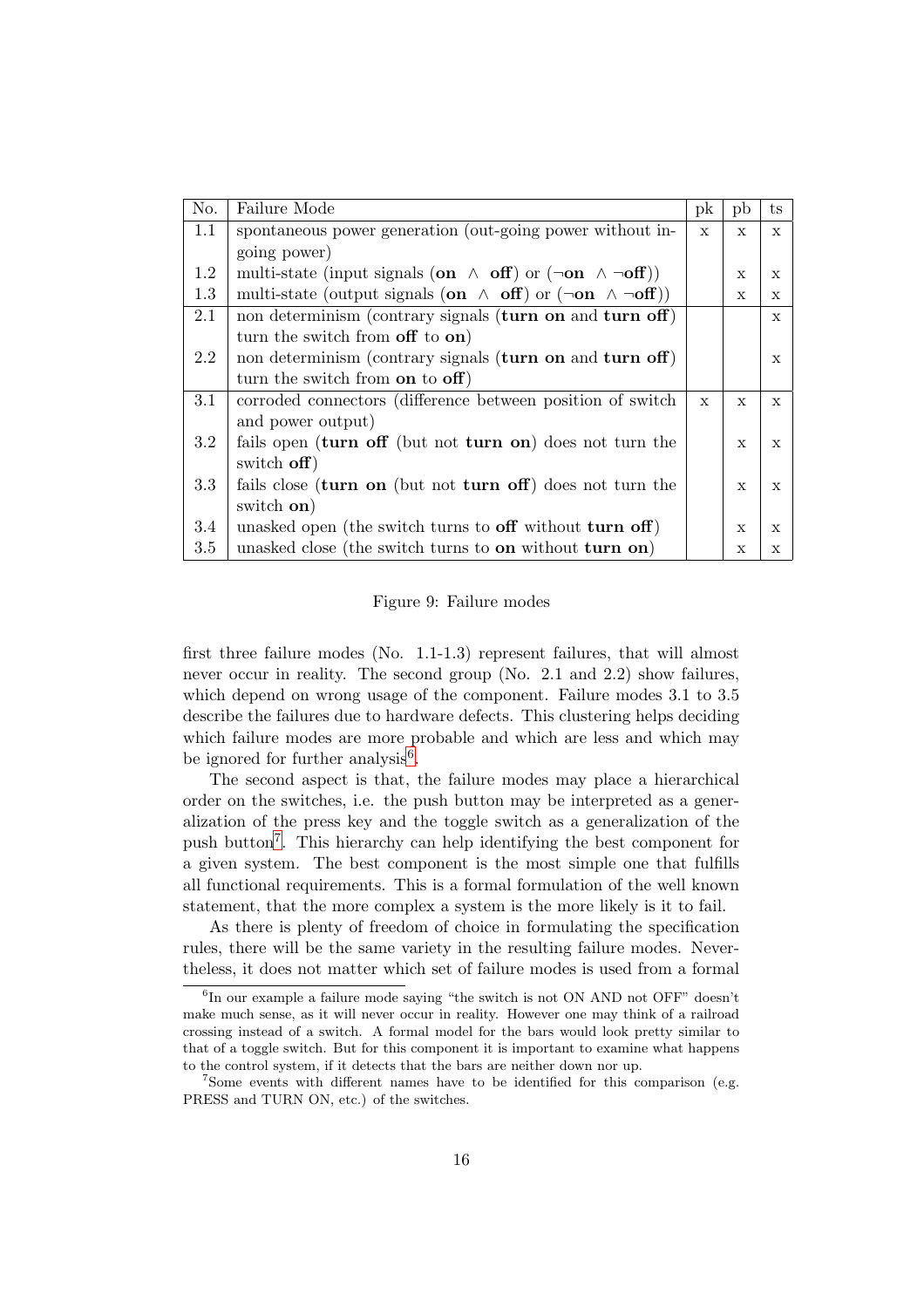point of view. Different sets of failure modes result only in different fault trees and different proof obligations. But the use and the meaning of the analysis greatly varies depending on how close the formal failure modes are to the real faults.

How to get meaningful failure modes solely depends on the methodology used. A basic methodology is described in the next section.

## <span id="page-18-0"></span>5 Methodology

Methodology is important for our approach. Failure-sensitive specification is not an alternative specification formalism, but rather an addition for specifying highly safety critical systems for formal safety analysis. A traditional formal specification is still needed and useful. This is, because it not only is much easier to specify the intended system in a function-oriented formalism than in a failure-oriented one, but proof support is very strong for such formalisms. On the other hand, we showed that failure-sensitive specification not only yields a complete list of failure modes, but also makes it trivial to integrate failure modes. This can be used to check if failure modes have been integrated into the functional model correctly. Figure [10](#page-18-1) shows the interaction of both specification techniques. The process of combining



<span id="page-18-1"></span>Figure 10: Interaction of failure-sensitive and normal specification

failure-sensitive specification and formal safety analysis is done in four steps:

- 1. Start with building a functional, formal model of the intended system and failure-sensitive one in parallel.
- 2. Check for behavioral equivalence. If the two models are not equivalent, then make use of the complementary views on the system the two models provide, to validate both models and decide which specification does not match the informal description of the systems intention.
- 3. Generate the list of failure modes from the failure-sensitive specification, decide which failure modes are relevant and integrate them into the functional model. Another check for behavioral equivalence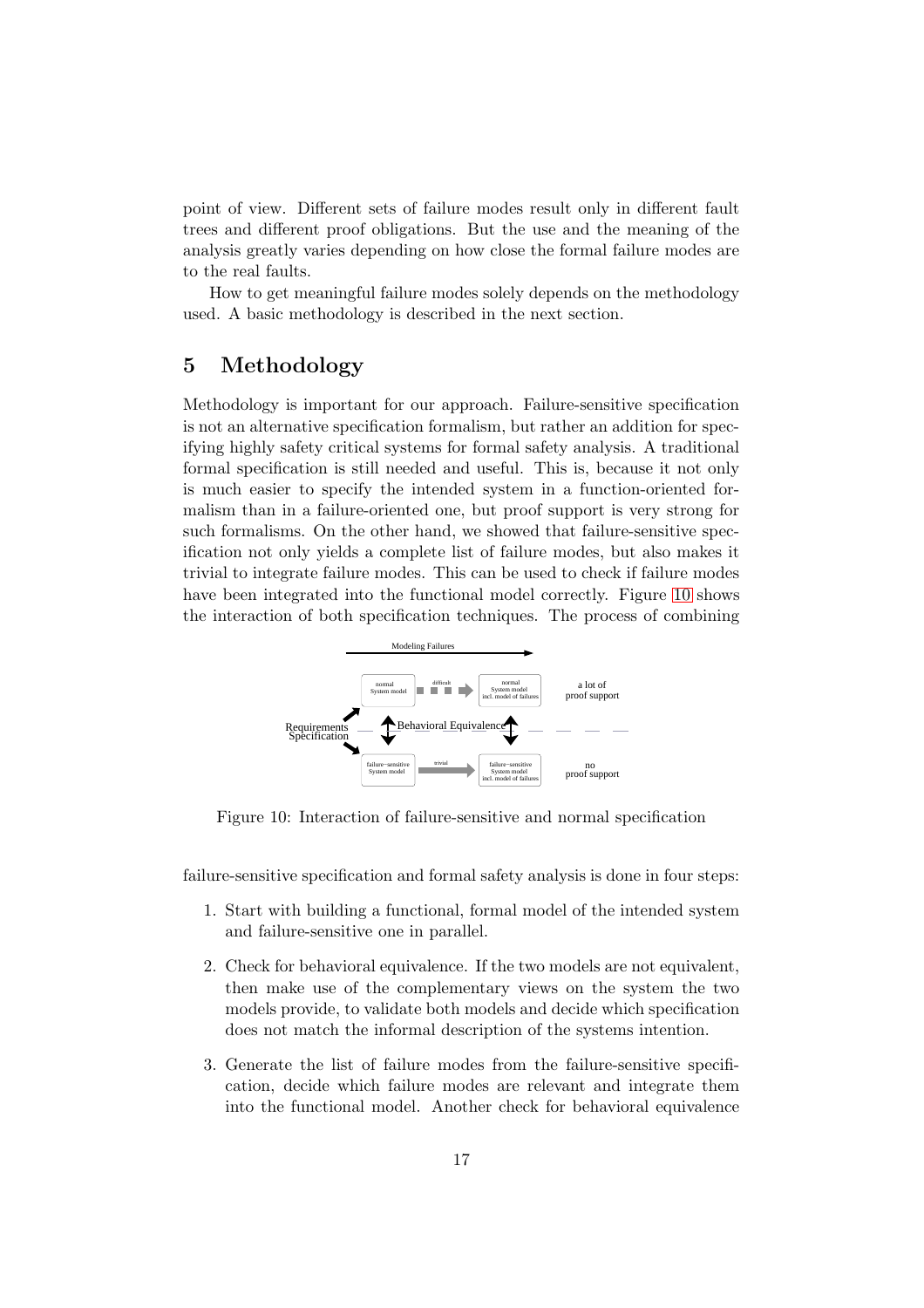

Figure 11: Methodology

<span id="page-19-0"></span>can give proof of correct integration of failure-modes in the functional model (see [3.3\)](#page-11-0).

4. Do the proofs of formal safety analysis in the enhanced functional model.

As already said in section [3,](#page-7-0) failure-sensitive specification yields a complete list of failure modes but this list is not unique. On the one hand, one can do formal safety analysis with an arbitrary set of specification rules. So this is not a problem from a theoretical point of view. But on the other hand, what validity has a formal safety analysis, which talks about failure modes, that do not appear in reality? For example, a failure mode like "the switch is stuck in position on, if the power was off previously and power will be turned on" is not of much use in practice. One reason is that, most safety analysis techniques also have a quantitative part (like quantitative FTA) to measure probabilities of hazards and risk. This is important for certification of safety-critical systems. But such failure probabilities are very hard to assess for failure modes like the one above.

In failure-sensitive specification failure modes correspond on a one to one basis to specification rules. Failure modes are basically the negation of rules. So the stricter a rule is the more generic the corresponding failure mode will be and vice versa. So what are "good" rules which are not? For safety analysis rules are good, if the resulting failure modes correspond to already known failure modes. A second criterion is, that the failure modes should be as disjoint as possible. This is important for quantitative analysis, as not disjoint failure modes usually result in statistical dependence, which is hard to calculate. While the second requirement is hard to fulfill in general, the first one may be achieved with only little effort. Figure [11](#page-19-0) shows a methodology for finding a good set of failure modes with respect to relevance for practice. The basic idea is, to specify the system along it's known failure modes as long as possible. This methodology divides specification into three phases. The first phase consists of collecting functional properties. From these properties rules are formulated. These rules state the behavior the component should show. It is important to formulate the rules in such a way, that the behavior which they forbid comes as close to already known failure modes as possible. In practice this may often be achieved by formulating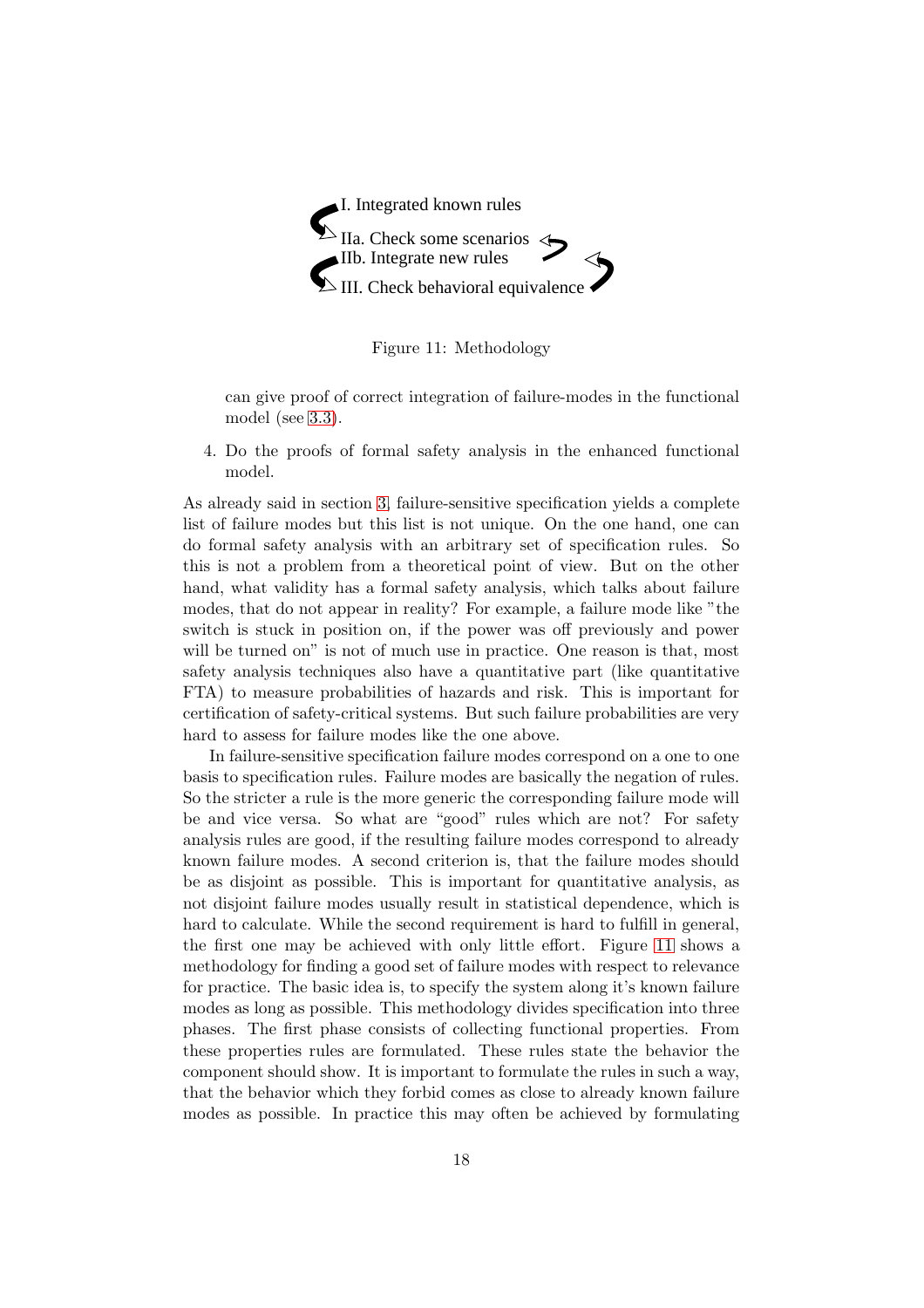rules, which describe a known failure mode and negating them. This ensures, that already known failure modes will be found in the complete set of failure modes without change again.

In general obvious functional failure modes will be found during this phase. For the light switch the failure modes fails open and fails close will be detected in this stage. Maybe even the unasked open and unasked close failure mode, depending on the accuracy of the safety engineer.

The second phase (IIa) starts with screening the remaining scenarios for irregularities and unwanted behavior. This yields some more obvious faults as well as some not so obvious ones. For the light switch failure modes resulting from multi-states, unasked open and close will be found in this stage. These unwanted scenarios result in new specification rules (IIb) for the system. This phase will be iterated unless the screening doesn't detect any additional unwanted scenarios.

In the third phase a formal check for behavioral equivalence is made. If the check succeeds, then we have found a complete set of failure modes for the given component. The only informal assumptions used are subject to getting the system boundaries right.

During the third phase the most hidden failure modes are discovered. In our example, this includes very unprobable failure modes like the spontaneous power generation as well as more likely ones like failures arising due to contrary input signals (non-determinism).

If only behavioral inclusion - FS-model  $\leq_{beh}$  SC-model - can be shown, then we have marked to many scenarios faulty. as mentioned earlier, this is not a problem, if we can still prove the safety properties for our formal model. It only means, that we have to prove stronger theorems than necessary. In practice this means, we show more safety than needed.

If not even behavioral inclusion can be shown, then the set of failure modes is not complete. If we used a model checker, then we may use the counter example to find an unwanted scenario. This scenario can again be used to generate a new rule as described in phase IIb.

### <span id="page-20-0"></span>6 Limitations and future work

There are two important difficulties with this approach. The first one is the problem of the exponential size of the sets used. Another limitation is, that the formalism look is not to intuitive at the first look.

However, these limitations must be considered in the right view. When doing safety analysis one is usually interested in the effect certain (hardware) component failures have on the complete system. The important word is "component". Failure-sensitive specifications is searching failure modes on component level, not on system level. This keeps the models small.

For example the thrust-reverser control, which enables and disables re-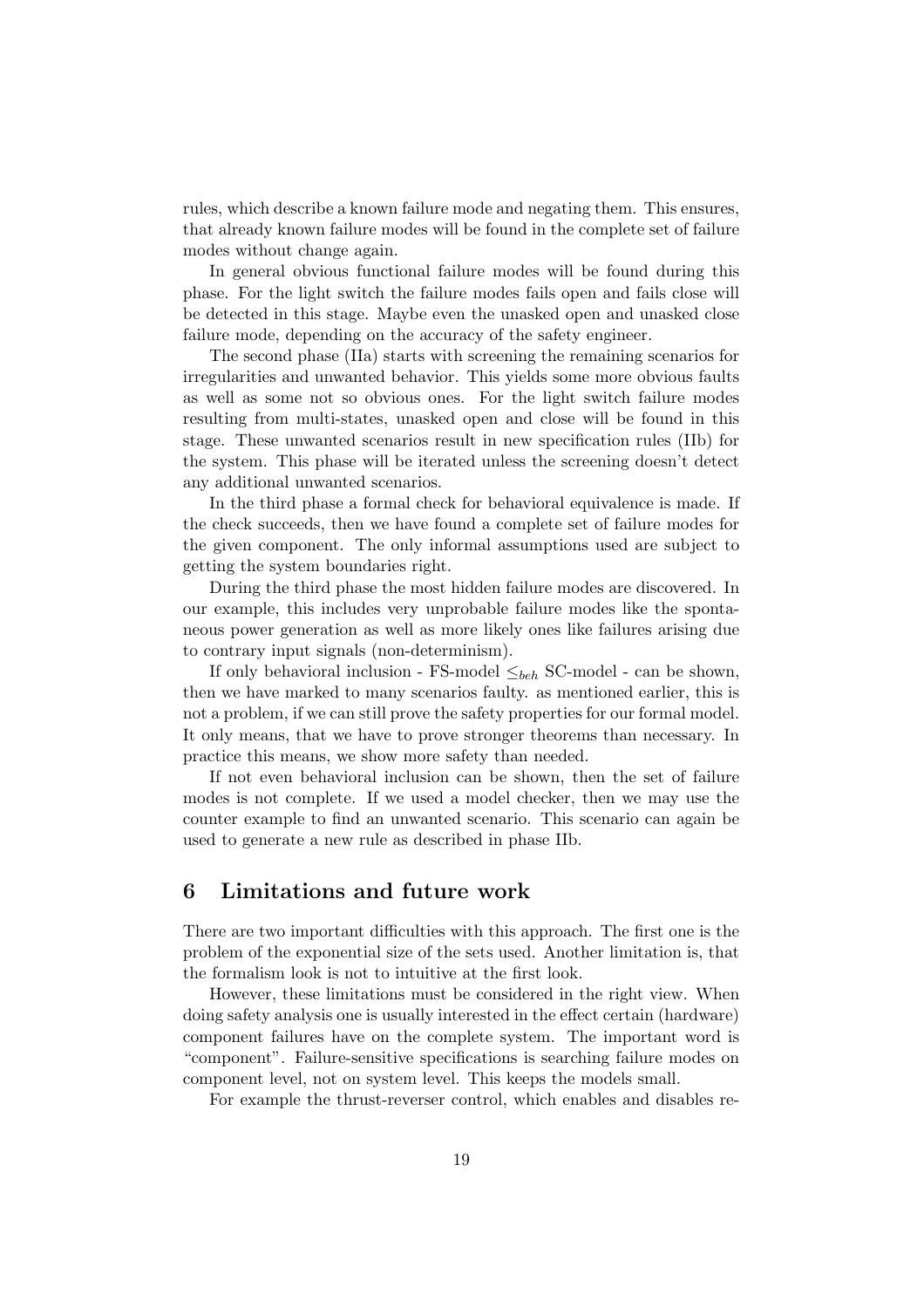verse thrust for an airplane is quite complex (see the warschaw airbus crash). But from the safety point of view it is only important, that the system only allows reverse thrust if the airplane has touched the ground and it's velocity is within a specified range. So this complex system could be modeled with 5 input signals and one output signal. So the failure sensitive model of this component would be pretty small despite the complexity of the subsystem. Models with 80 and more I/O signals can be handled easily when using intelligent tools for relational algebra like the RelVIEW[\[8\]](#page-23-11) tool for example.

Some people might find the approach very unfamiliar and difficult to use at first. This problem is mainly due to the fact, that we are very familiar with modeling functional behavior but not with modeling errors. The second point is the absence of states in this formalism. But one of our first goals was to define a formalism that is not state based. There is one very important reason for this: a state based model always implies the mutual exclusiveness of states. But this is an important source of failures. Think of the bars at a railroad crossing. These would normally be modeled with states OPENED and CLOSED and transitions from one to another. If one might think of failure modes, he will introduce (or remove) some transitions or modify the transition conditions. So far so good, but think of the case that the bars get stuck in the middle—neither OPENED nor CLOSED. Figure [12](#page-21-0) shows this problem. This failure mode cannot be modeled without introducing new



<span id="page-21-0"></span>Figure 12: Failures modes that require new states

states. Therefore, a state-free formalism is needed to capture these faults.

There are several cutting edges for current research. One is of course to deal with state infinite systems - including dealing not only with boolean signals. Two possible strategies seem most promising: firstly using more general projection operators to keep the chaotic models finite and secondly allowing infinite chaotic models.

A second frontier is to find a way to automatically or at least systematically inject failure modes into state chart models. This would greatly simplify the analysis process, since it will reduce the work for adjusting the implementation model a lot. A promising technique seems to use normal forms for transition conditions.

Another key topics is to integrate failure-sensitive specification into other formal safety analysis techniques. The two most promising techniques are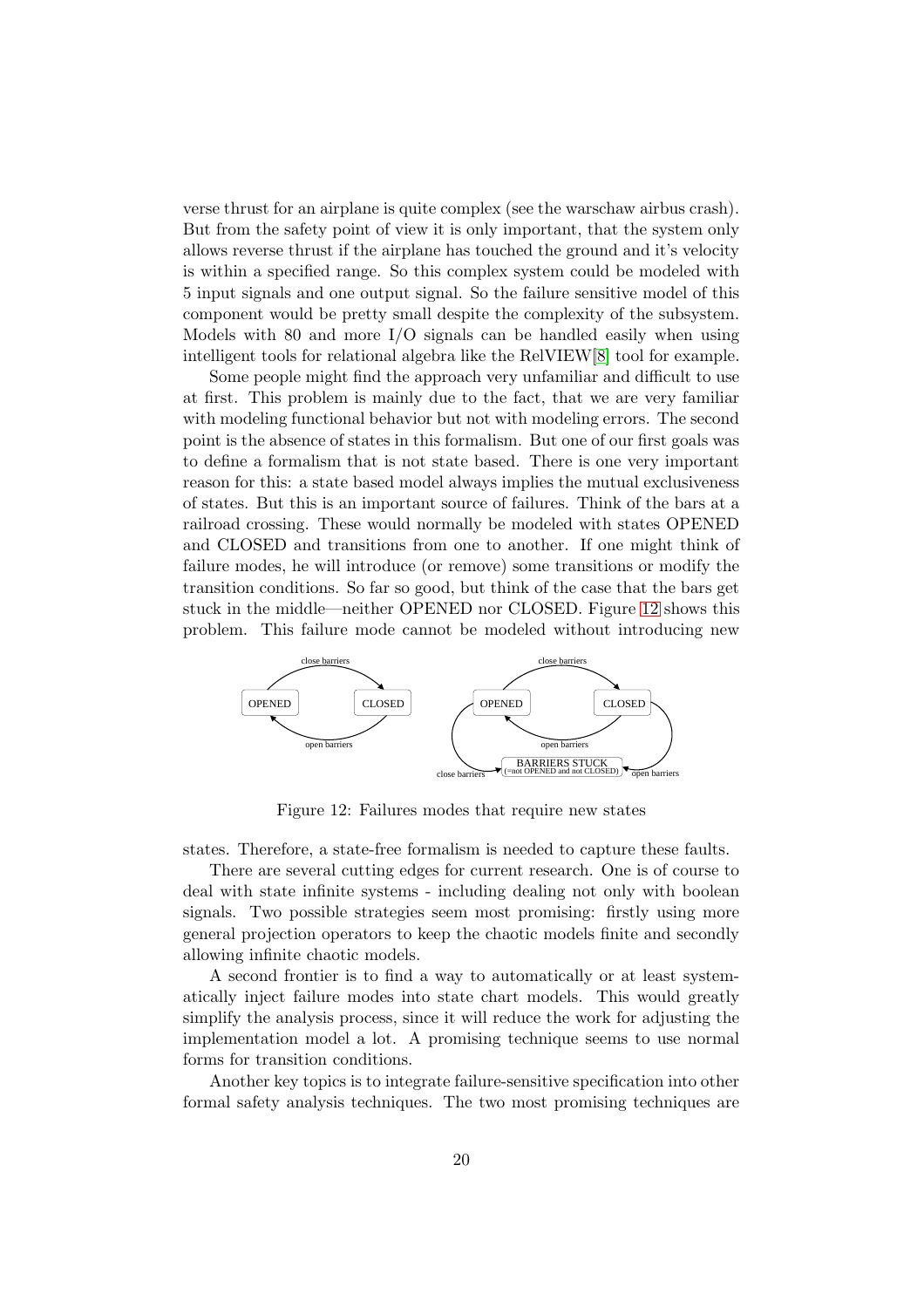formal methods for verification of functional correctness and formal fault tree analysis for analyzing safety properties. An integrated approach would increase the model quality and therefore the significance and trustworthiness of the whole safety analysis.

With more practice and experience domain specific methodologies might also bring a lot of improvements and make the formalism easier to use for non-experts on formal methods. Some standard components—like the switches—can then be analyzed once for all and the found failure modes can stored in a database. These failure modes can then be used for all safety analyses of systems which use these components.

## <span id="page-22-0"></span>7 Conclusion

We presented a new specification technique for modeling safety critical system. Failure-sensitive specifications model intended behavior and misbehavior hand-in-hand. They provide a complementary, relational view of the system and allow systematically finding failure modes and checking for completeness.

This is achieved by defining a chaotic model and restricting it stepwise, instead of defining a model of the intended behavior and extending it. Completeness may be shown, if a formal (non-failure-sensitive) specification of the intended behavior is available.

Failure modes are part of the input data for many safety analysis techniques like Fault Tree Analysis and Failure Modes and Effects Analysis etc. We discovered, that these methods benefit a lot from failure sensitive specifications.

Furthermore we could observe, that failure-sensitive specifications also aid a lot in doing informal safety analysis, as the safety engineer is forced to write down all his meta-knowledge of the system. The application and results of failure-sensitive specifications have been demonstrated on three simple examples. This yielded failure modes, which are not mentioned in most existing analyses of such components. Furthermore it showed how difficult it can be to find a complete set of failure modes even for wellunderstood components.

## <span id="page-22-1"></span>References

- <span id="page-22-2"></span>[1] On the construction of programs - an advanced course, chapter Communicating sequential processes. Cambridge University Press, 1980.
- [2] Handbook of Process Algebra, chapter The linear time branching time spectrum I; the semantics of concrete, sequential processes. Elsevier, 2001.